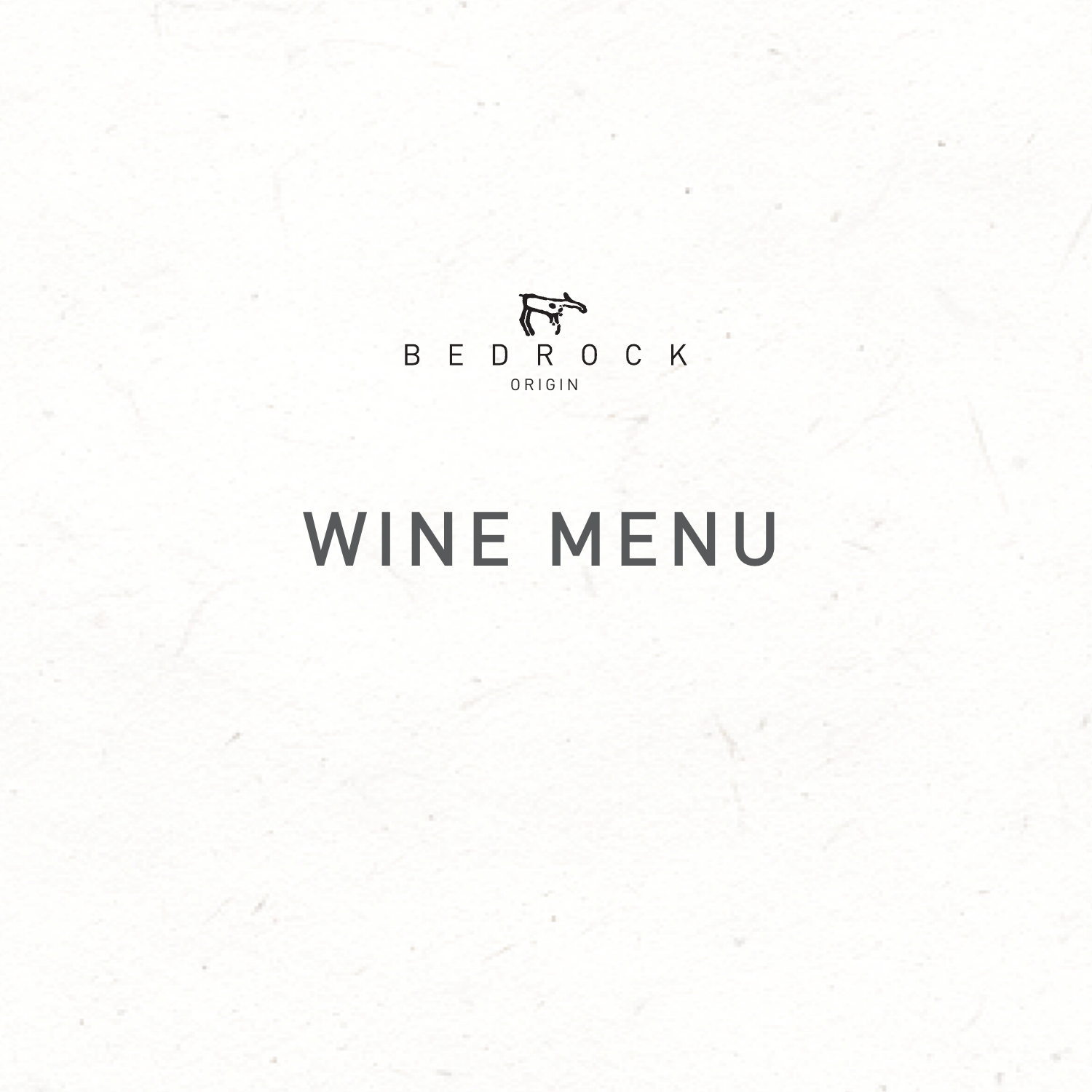Your well-being is our utmost priority. In adherence to government regulation, please be reminded that masks must be worn at all times unless you are consuming your food and beverage. Let's all be socially responsible!



### Note On Service Charge

Kindly note that as of 10 January 2022, the 10% service charge will apply to the full price of your food order, before any discounts or promotions.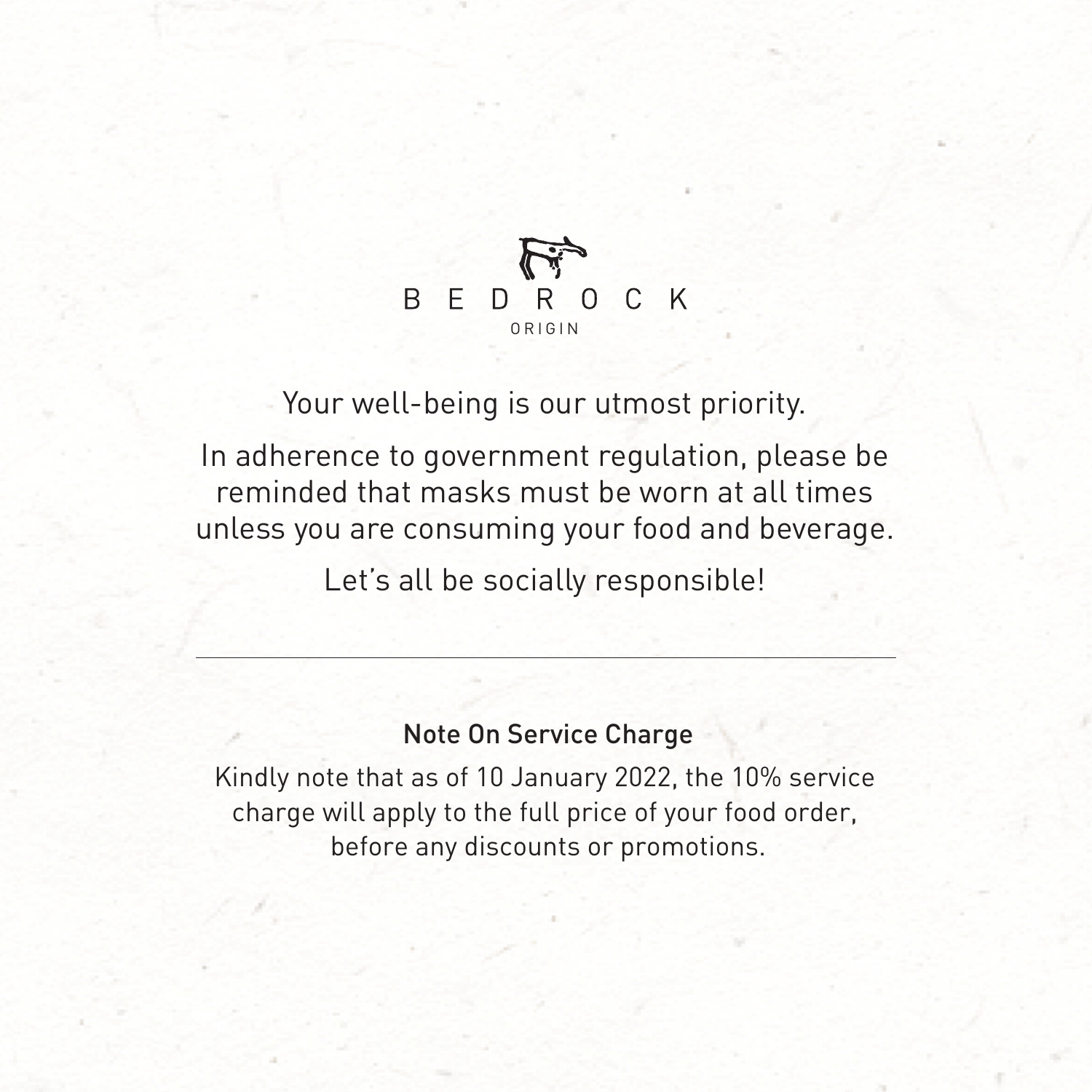We are pleased to introduce the Bedrock Origin wine list. We offer a wide selection of wines, curated with an emphasis on different varietals that complement our cuisine.

Through an extensive selection of wines served by the glass, you can explore both single origins and blends that

come in different styles and grape varieties, to find the right one that fits your palate and preference.

Sip on one of our many rosé wines, nectars that encapsulate the celebratory atmosphere of the resort, and which go hand-in-hand with sunshine.

The quality and taste of our wines are preserved for months after the first pour through the state-of-the-art Coravin Wine Preservation System. This ensures that every glass we serve is at its best.

Now it is time for some wine, and we hope you enjoy tasting our selection of wines just as much as we did.

Cheers!

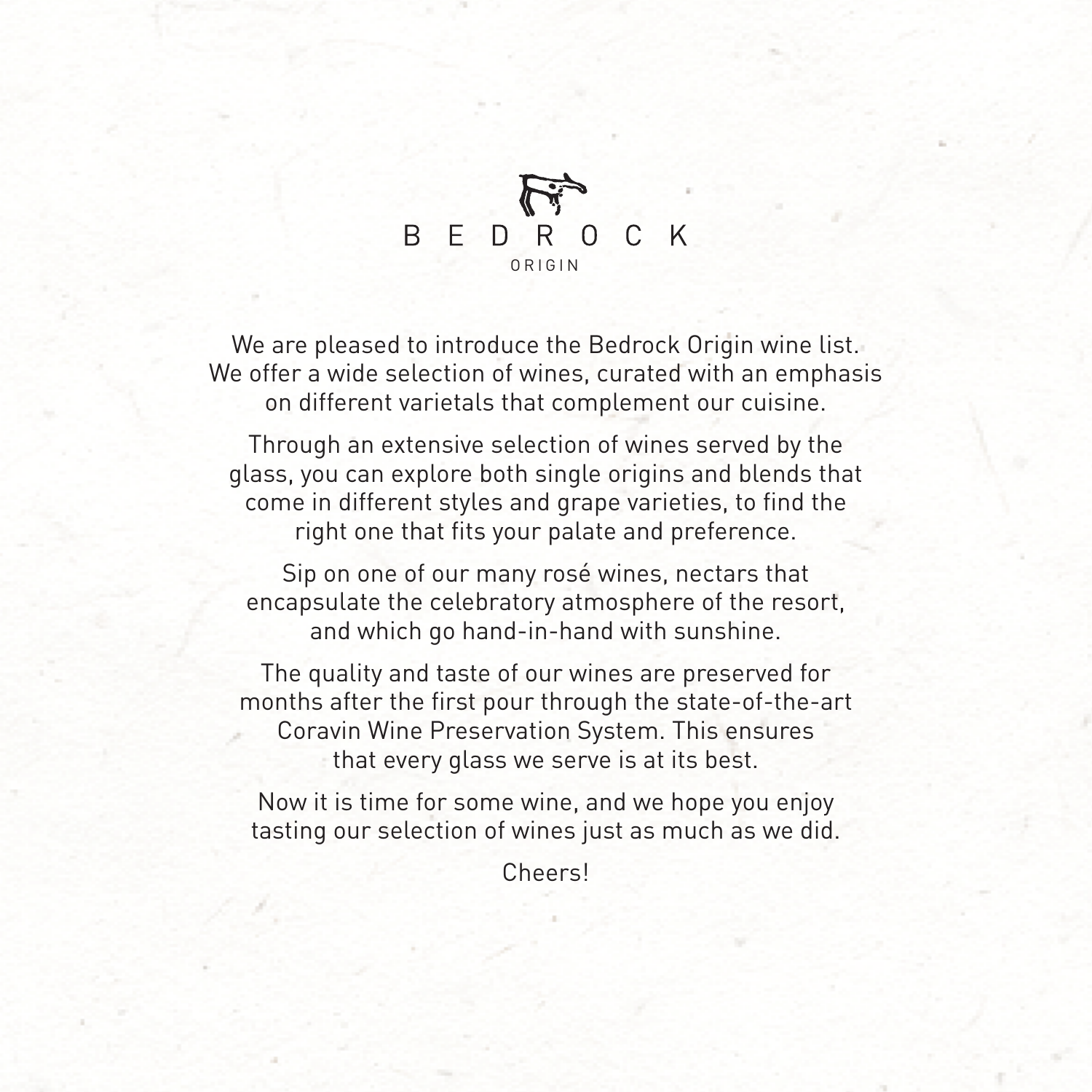Prices are subject to 10% service charge and 7% government taxes.

## WINE OF THE MONTH



ORIN SWIFT "MANNEQUIN" Russian River Valley & Sonoma County California, United States 2018

Grape Variety Chardonnay

Oak Ageing 8 months

### Tasting

Spiced apples and poached pears notions with nuances of baking bread, toasted almonds, and honeycomb. Full-bodied, the palate reveals expressive apple and pears flavours with a satiny texture and plenty of baking spices coming through on the finish.

Accolades 91 points – Robert Parker's Wine Advocate

## **GLASS 28 BOTTLE 140**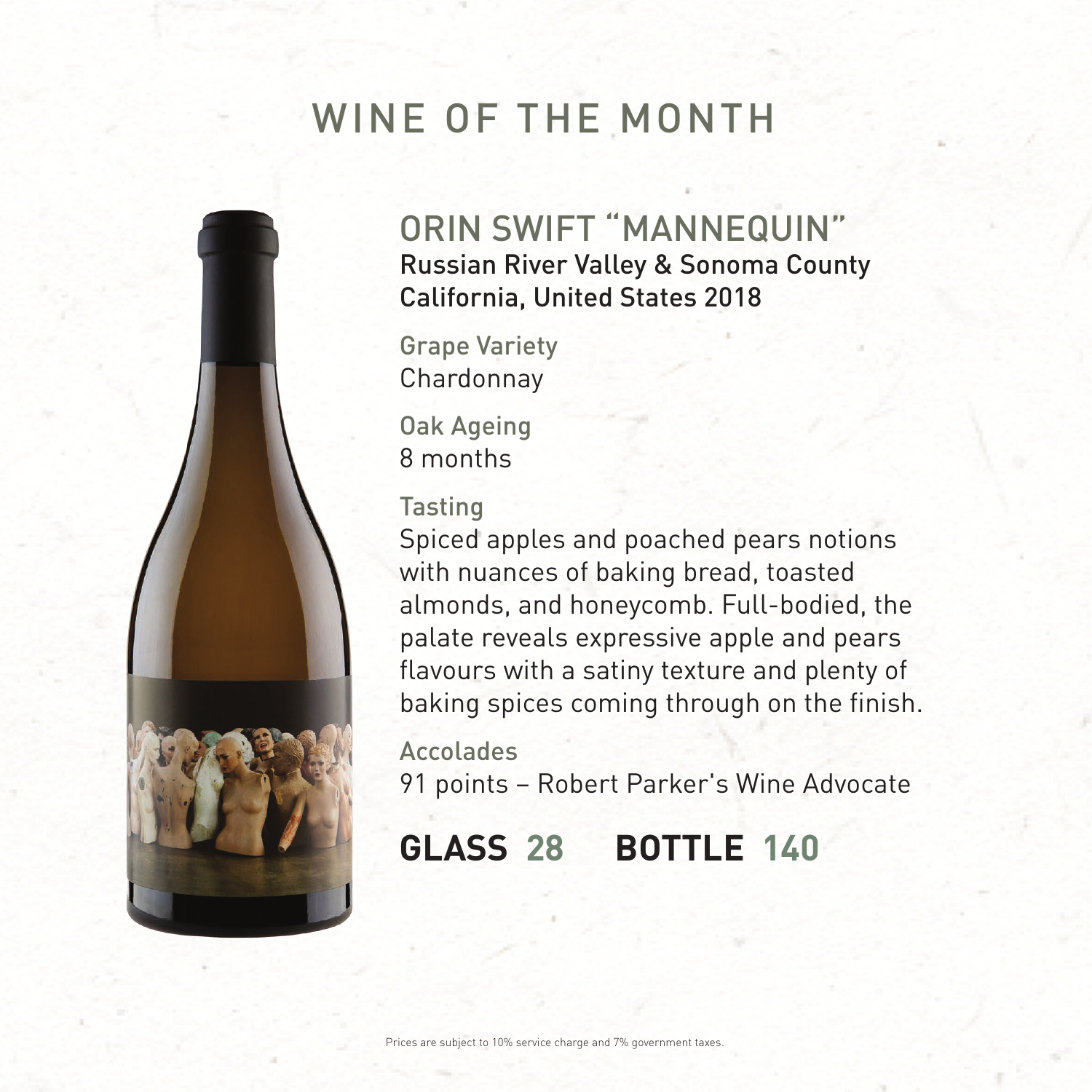Prices are subject to 10% service charge and 7% government taxes.

## WINE OF THE MONTH



ORIN SWIFT "PALERMO" Napa Valley California, United States 2018

Grape Variety Cabernet Sauvignon

Oak Ageing 12 months

### Tasting

It gives up gregarious scents of kirsch, black forest cake and warm cassis with hints of dried mint, dark chocolate and rose hip tea plus a waft of unsmoked cigars. Medium to full-bodied, the palate is packed with ripe black berry layers, framed by velvety tannins and a lively line, finishing long and fragrant.

Accolades 93 points – Robert Parker's Wine Advocate

## **GLASS 39 BOTTLE 190**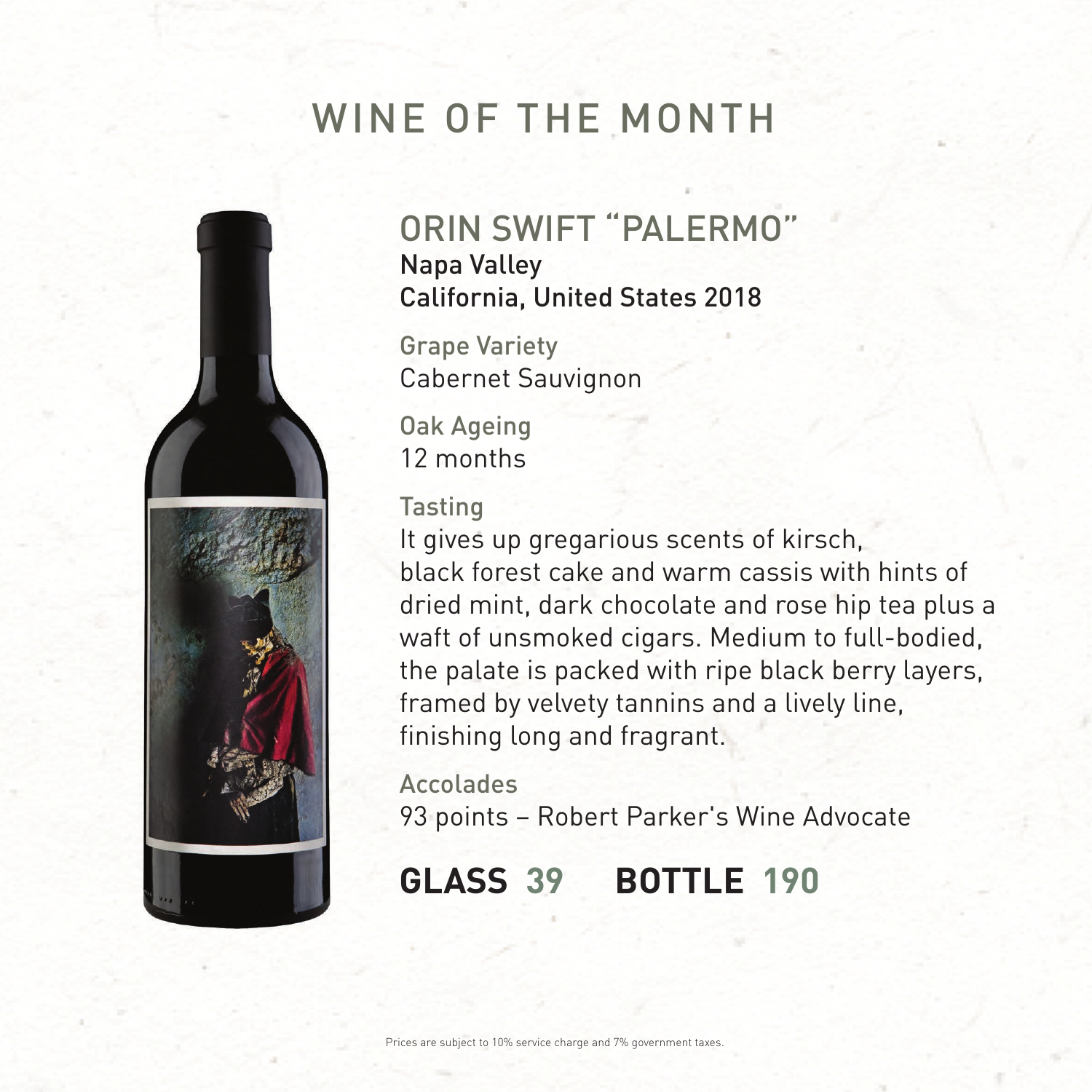CHAMPAGNE / SPARKLING (125ml)

- NV CHEVALIER BLANC DE BLANCS, Burgundy, France 14
- NV JOSEPH PERRIER, CUVEE ROYALE BRUT, 25 WS92 Champagne, France

WHITES (125ml)

- 18 INSPIRED COMPANY, CHARDONNAY, 13 South-Eastern, Australia
- 18 GRAND BATEAU BY CHATEAU BEYCHEVELLE, 14 **SAUVIGNON BLANC**, Bordeaux, France
- 19 BERONIA RUEDA D.O, VERDEJO, Castilla y Leon, Spain 15 JS92
- 20 FRANSCHHOEK CELLAR "LA COTE MILL", 15 **CHENIN BLANC**, Western Cape, South Africa
- 18 REICHSRAT VON BUHL, **PINOT BLANC**, TROCKEN, 18 WEISSBURGUNDER, Pfalz, Germany
- 19 DOMAINE ALBERT MANN, RIESLING, Alsace, France 18
- 18 "BONE DRY", **RIESLING**, REICHSRAT VON BUHL, 19 WE90 Pfalz, Germany
- 17 "BEURROT", KOOYONG, **PINOT GRIS**, 22 JH94 Mornington Peninsula, Australia

### JS James Suckling | JH James Halliday | RP Robert Parker | WE Wine Enthusiast | WS Wines Spectator | WO Wine Orbit | JO Jeremy Oliver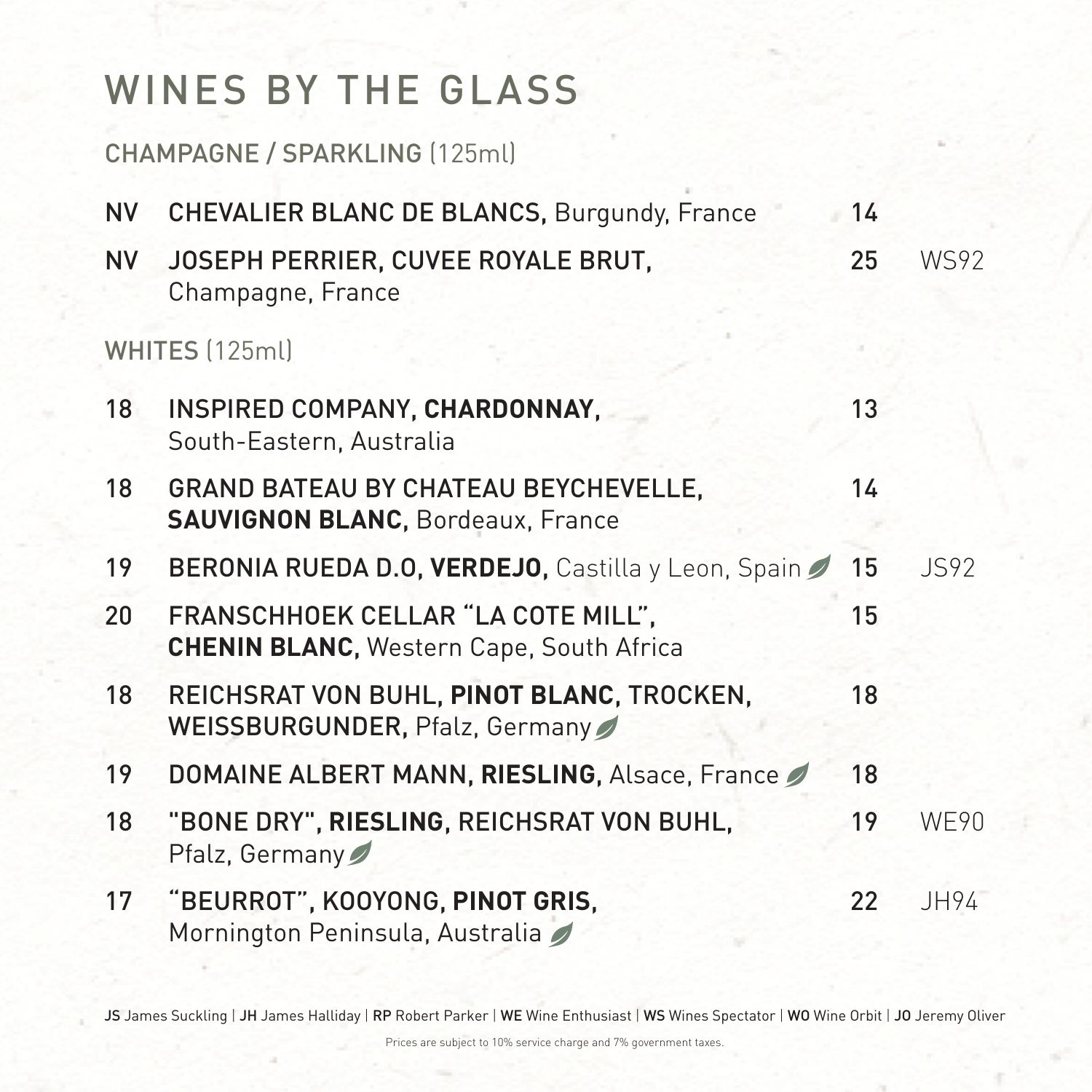WHITES (125ml)

17 "AMBER", CULLEN, **SAUVIGNON BLANC / SEMILLON**, 18 RP91 Margaret River, Australia

### JS James Suckling | JH James Halliday | RP Robert Parker | WE Wine Enthusiast | WS Wines Spectator | WO Wine Orbit | JO Jeremy Oliver

- 19 DOMAINE ALBERT MANN, **GEWURZTRAMINER**, 22 Alsace, France
- 20 MOSSWOOD, **SEMILLON**, Margaret River, Australia 24 JH96
- 19 "PREDICADOR BLANCO", BODEGA CONTADOR, 24 RP92 **VIURA**, Rioja, Spain
- 19 "CHABLIS 1ER CRU FOURCHAUME", 28 SEGUINOT BORDET, **CHARDONNAY**, Burgundy, France
- 17 CHATEAU DES TOURS, COTES DU RHONE, **GRENACHE**, 58 Southern Rhone, France
- 16 DOMAINE PONSOT, MOREY ST DENIS, **ALIGOTE**, 118 RP92 1ER CRU CLOS DES MONTS LUISANTS TRES, VIELLES VIGNES, Burgundy, France

ORANGE (125ml)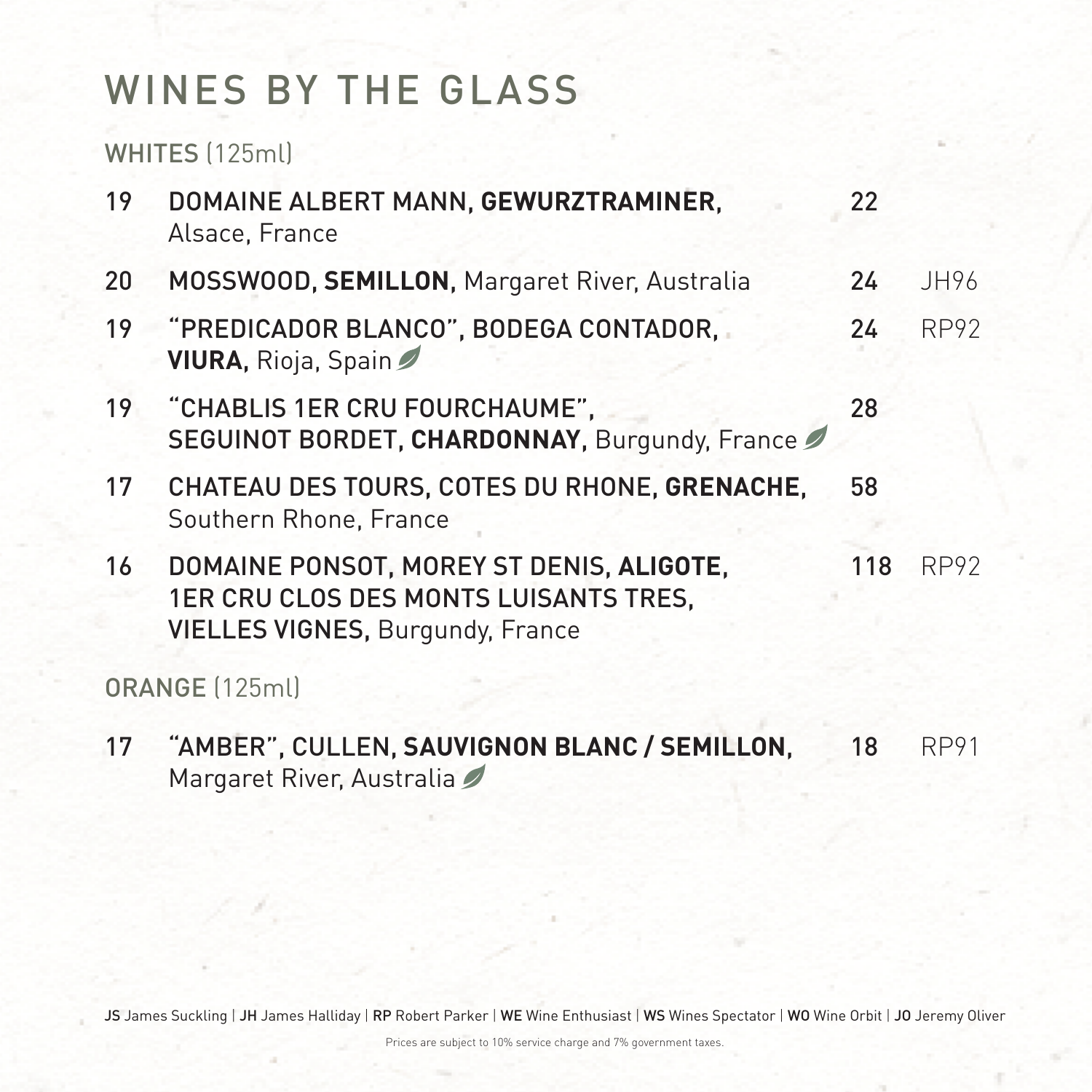ROSE (125ml)

120 DOMAINE DU DRAGON, GRAND CUVEE, 13 Provence, France

REDS (125ml)

- 18 INSPIRED COMPANY, SHIRAZ / CABERNET, 13 South-Eastern, Australia
- 15 AVIGNONESI TOSCANA ROSSO, **SANGIOVESE**, 13 Tuscany, Italy
- 18 GRAND BATEAU, **MERLOT BLENDS**, Bordeaux, France 14
- 19 "STONE BRIDGE", FRANSCHHOEK CELLAR, **PINOTAGE**, 15 Western Cape, South Africa
- 19 TERRAZAS RESERVA, **MALBEC**, Mendoza, Argentina 18
- 18 JEON LEON 3055, MERLOT / PETIT VERDOT, 18 Penedes, Spain
- 18 "COLLECTABLES", WALNUT BLOCK, **PINOT NOIR**, 22 Marlborough, New Zealand
- 18 "WAXING LYRICAL", DAVID FRANZ, UNFILTERED, 22 **MATARO**, Barossa Valley, Australia

### JS James Suckling | JH James Halliday | RP Robert Parker | WE Wine Enthusiast | WS Wines Spectator | WO Wine Orbit | JO Jeremy Oliver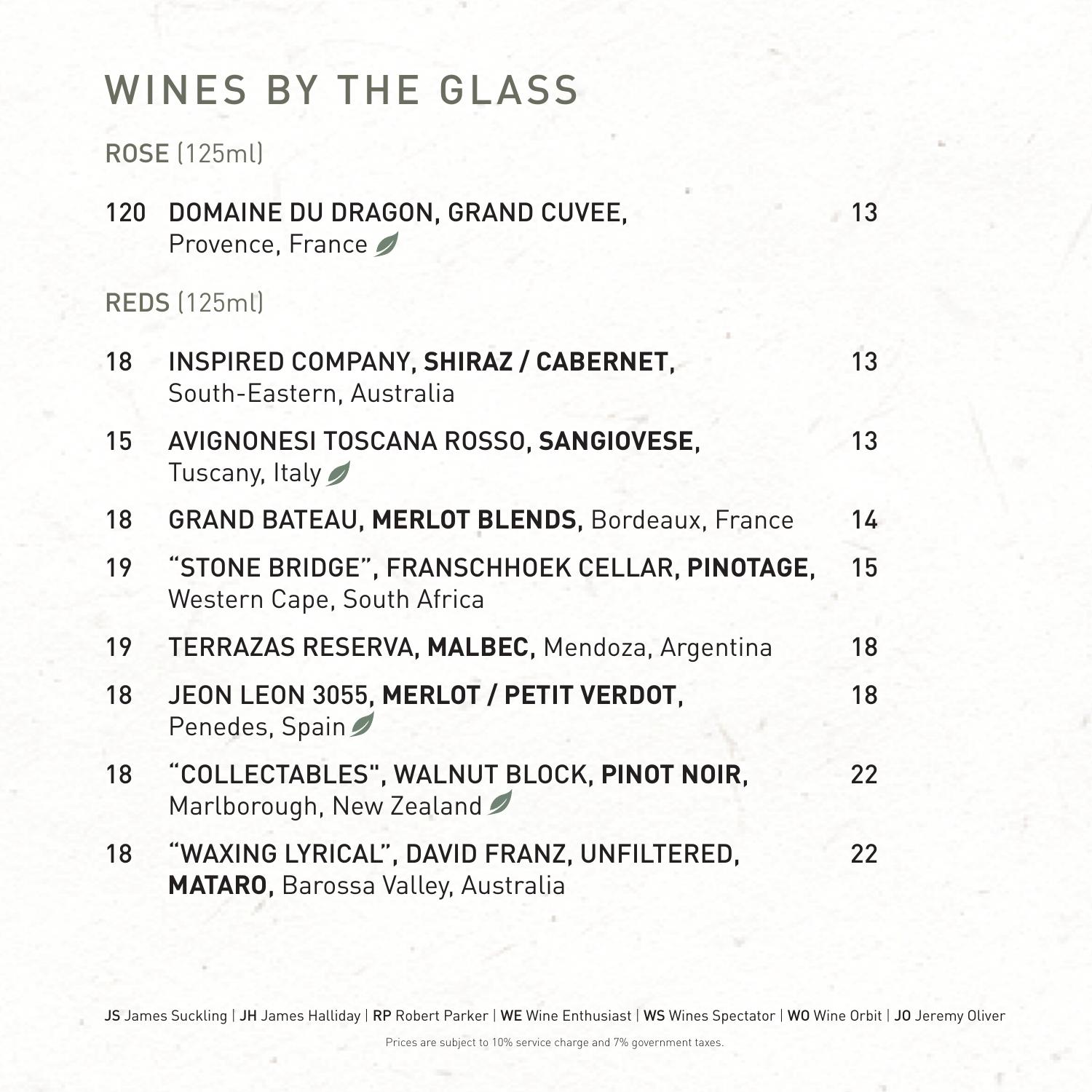REDS (125ml)

- 19 "ALTER", DOMAINE CAZES, 24 WA91 **SYRAH / GRENACHE / MOURVERDE**, Cotes du Roussillon Villages, France
- 18 "PREDICADOR BLANCO", BODEGA CONTADOR, 24 RP93 **TEMPRANILLO**, Rioja, Spain
- 18 ROBERTO VOIERZO, NEBBIOLO DI SANFRESCO, 28 JS93 **NEBBIOLO**, Piedmont, Italy
- 10 "MLS" MASSERIA LI VELI, SALENTO, IGT, 48 JS92

- 18 MOSSWOOD, **CABERNET SAUVIGNON**, 48 WO100 Margaret River, Australia
- 18 'ONE POINT FIVE', SHAFER, STAGS LEAP DISTRICT, 68 WE97 **CABERNET SAUVIGNON**, Napa Valley, United States
- 13 ALTER EGO DE PALMER, CABERNET BLENDS, 68 WE92 Bordeaux, France
- 14 AO YUN, Yunnan, China 2 138 JS94
- **08 CHATEAU PALMER, CABERNET BLENDS, 188 RP94** Bordeaux, France

### JS James Suckling | JH James Halliday | RP Robert Parker | WE Wine Enthusiast | WS Wines Spectator | WO Wine Orbit | JO Jeremy Oliver

**NEGROAMARO / CABERNET SAUVIGNON**, Puglia, Italy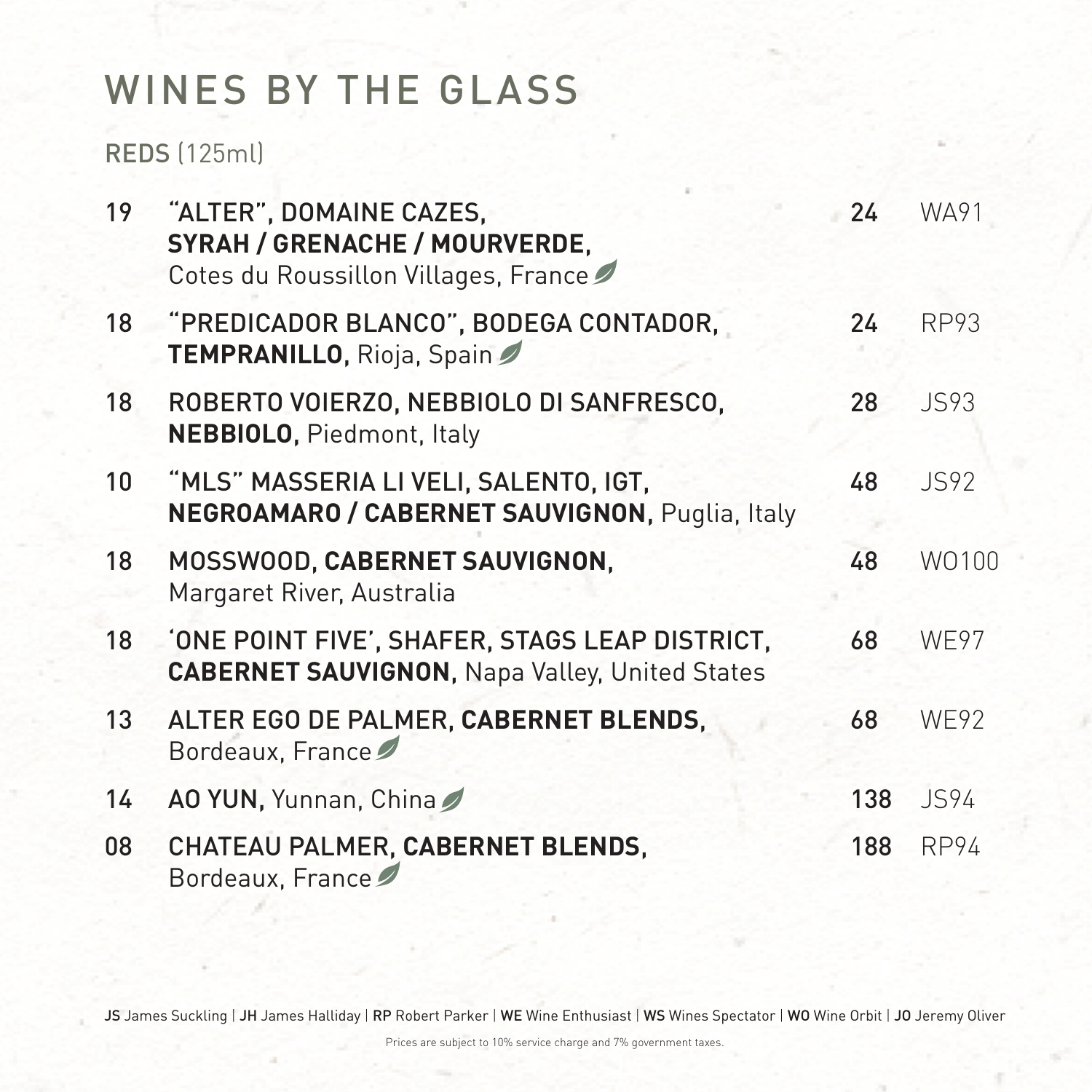## SWEETS GLS BTL

- 18 MOSSWOOD RIBBON VALE & 38 (125ml) 95 (375ml) JS91 BOTRYTIS, **SEMILLION**, Margaret River, Australia
- 09 HETSZOLO, ASZU, 5 PUTTONYOS, 48 (125ml) 150 (500ml) WS94 **TOKAJI**, Tokaj, Hungary
- 15 CHATEAU SUDUIRAUT, 48 (125ml) 250 RP97 **SAUVIGNON BLANC / SEMILLON**, Sauternes, France
- 

## PORT GLS BTL

LATE BOTTLE VINTAGE

15 COCKBURN'S, 13 (75ml) 95 WE93 SHERRY GLS BTL NV GONZALEZ BYASS, 11(75ml) 85 RP95

### JS James Suckling | JH James Halliday | RP Robert Parker | WE Wine Enthusiast | WS Wines Spectator | WO Wine Orbit | JO Jeremy Oliver

- ALFONSO OLOROSO SECO
- NV GONZALEZ BYASS, 11 (75ml) 85 WE93 NECTAR PEDRO XIMINEZ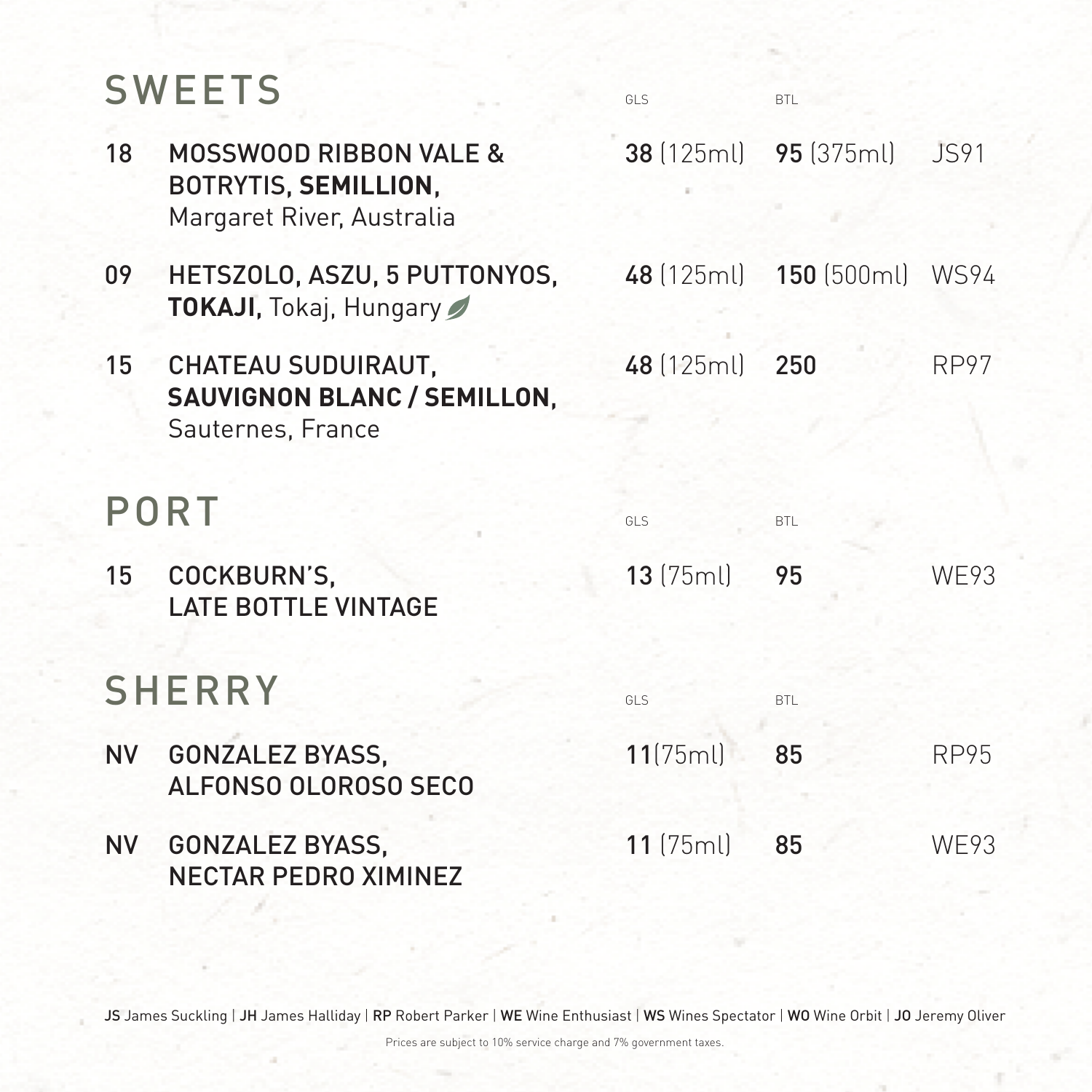## SPARKLING

NV CHEVALIER BLANC DE BLANCS, Burgundy, France 80

## SPARKLING ROSE

- NV MONTELVINI PROMOSSO ROSE SPUMANTE, 80 PINOT NOIR, Veneto, Italy
- NV SEGURA VIUDAS, HEREDAD ROSE, RISERVA, CAVA, 120 PINOT NOIR, CAVA, Catalonia, Spain

## NV PIPER-HIEDSIECK, "ROSE SAUVAGE" 190 WS92 12 VEUVE CLICQUOT PONSARDIN, "VINTAGE BRUT" ROSE 250 JS94

### JS James Suckling | JH James Halliday | RP Robert Parker | WE Wine Enthusiast | WS Wines Spectator | WO Wine Orbit | JO Jeremy Oliver

## CHAMPAGNE ROSE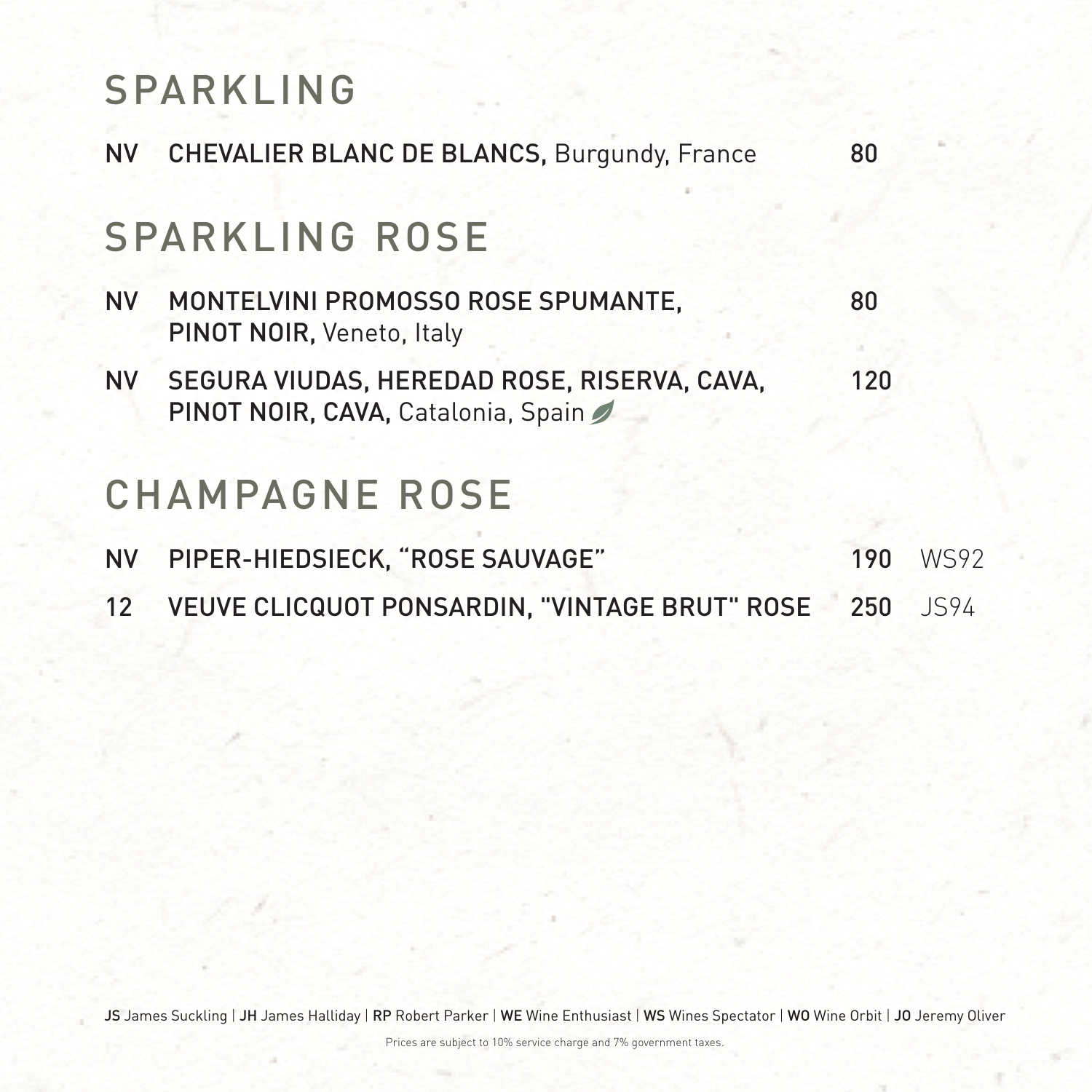## CHAMPAGNE

NV JOSEPH PERRIER, CUVEE ROYALE BRUT 130 JS91 NV HEIDSIECK & CO MONOPOLE, "GOUT AMERICAN", BRUT 140 NV JOSEPH PERRIER, CUVEE ROYALE BRUT, 150 WE91 "BLANC DE BLANCS" NV JOSEPH PERRIER, CUVEE ROYALE, "DEMI SEC" 150 15 VILMART & CIE, GRAND CELLIER D'OR 240 RP93 08 VEUVE CLICQUOT PONSARDIN, "LA GRANDE DAME" 420 WS95 08 TAITTINGER, "COMTES DE CHAMPAGNE", BRUT, 520 JS99

### BLANC DE BLANCS

NV KRUG, "GRANDE CUVEE" BRUT 520 JS97

03 DOM PERIGNON, "PLENITUDE 2" 820 JS98

# CHAMPAGNE - MAGNUM (1500ML)

NV MOET & CHANDON 360 WS90

### JS James Suckling | JH James Halliday | RP Robert Parker | WE Wine Enthusiast | WS Wines Spectator | WO Wine Orbit | JO Jeremy Oliver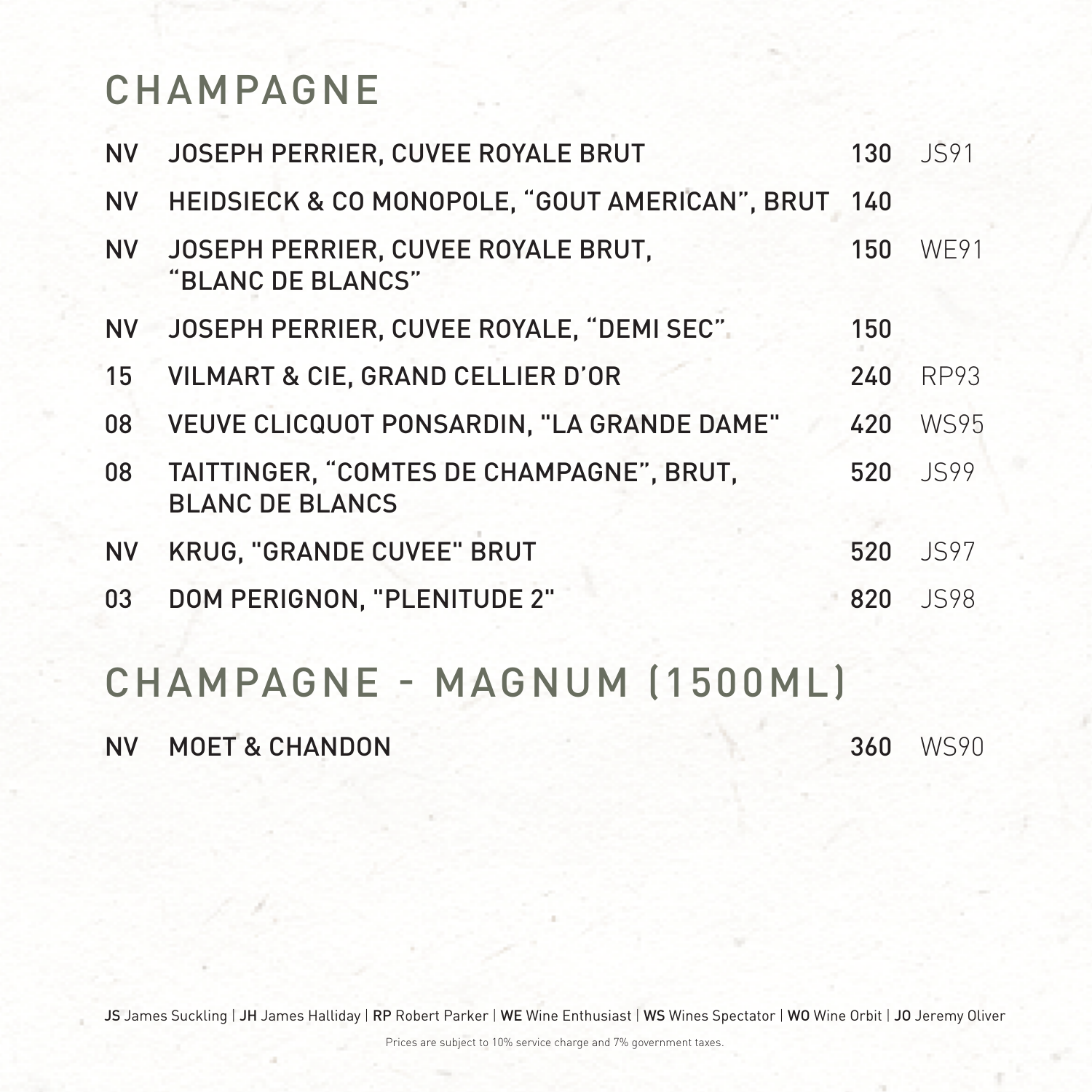## ROSE

CABERNET SAUVIGNON

19 "SEVERED HOSE", MOBBILE, Tasmania, Australia 95

20 DOMAINE DU DRAGON, GRAND CUVEE, 70 Provence, France

GRENACHE / MOUVERDE / CINSAULT

- 20 "PROJECT", VOYAGER ESTATE, Margaret River, Australia 75 JH94 PINOT NOIR
- 20 "BONE DRY", REICHSRAT VON BUHL, Pfalz, Germany 85 JS90 PINOT NOIR / MONASTRELL
- 20 "LAS MULAS", MIGUEL TORRES, RESERVA, 75 Central Valley, Chile

### JS James Suckling | JH James Halliday | RP Robert Parker | WE Wine Enthusiast | WS Wines Spectator | WO Wine Orbit | JO Jeremy Oliver

TEMPRANILLO / GRENACHE / GRACIANO

18 MONTECILLO, DOC, Rioja, Spain 70 JS91

### SHIRAZ / TEMPRANILLO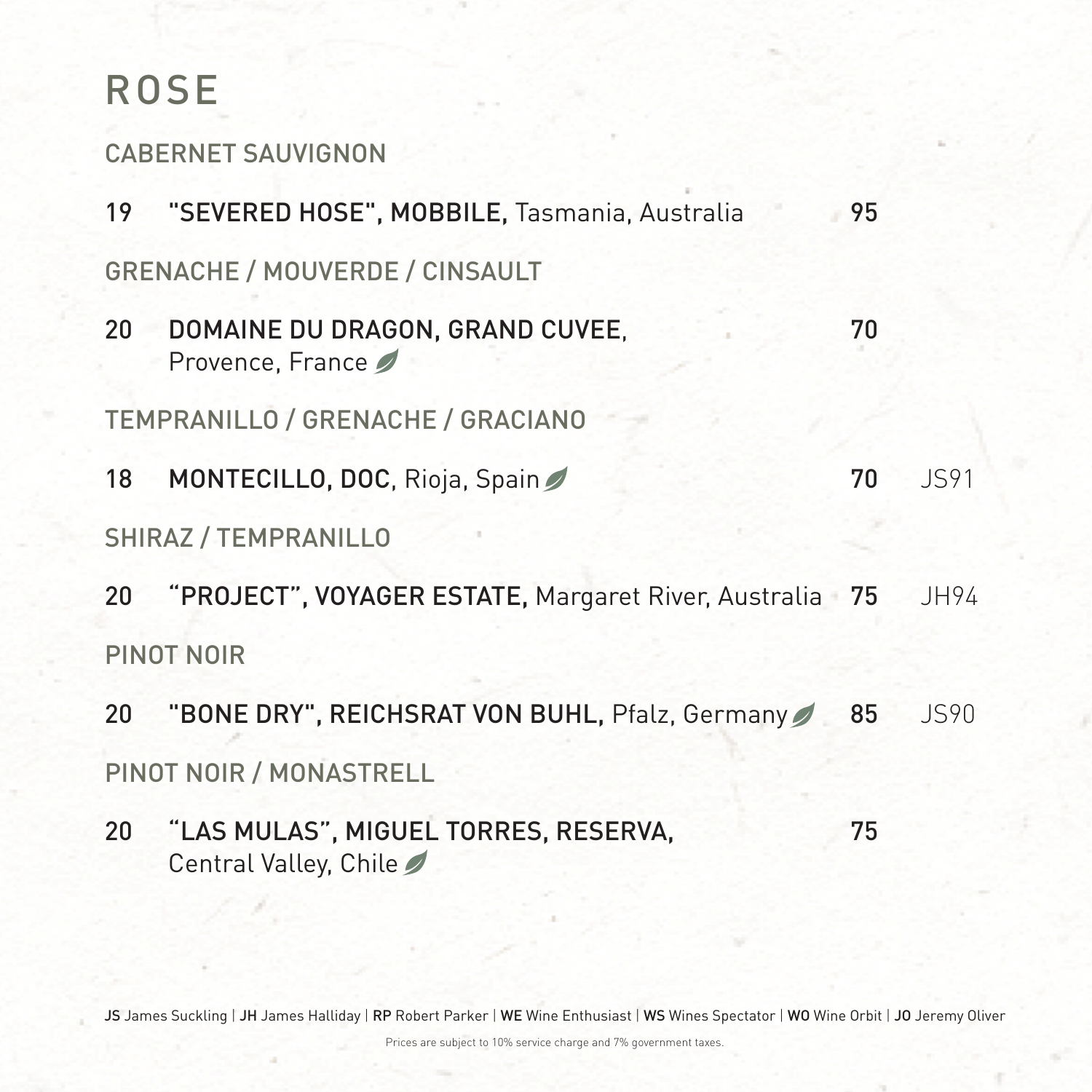## ROSE

GRENACHE / CINSAULT / SYRAH

20 "GRAND FERRAGE", MATHILDE CHAPOUTIER, 85 Provence, France

MERLOT / CABERNET SAUVIGNON / CHARDONNAY

### 17 "VALLE DEL CIELO", GIOIA CERASUOLO 140 D'ABRUZZO SUPERIORE, Abruzzo, Italy

NV "ROSE MOON", CULLEN, Margaret River, Australia 95 SYRAH / GRENACHE / PINOT NOIR

19 "FRANCIS COPPOLA", SOFIA, MATHILDE CHAPOUTIER, 105

Monterey County, United States

### MONTEPULCIANO

WHITE

MAGNUM (1500ml)

CHARDONNAY

19 SEGUINOT BORDET, CHABLIS 1ER CRU FOURCHAME, 240 Burgundy, France

### JS James Suckling | JH James Halliday | RP Robert Parker | WE Wine Enthusiast | WS Wines Spectator | WO Wine Orbit | JO Jeremy Oliver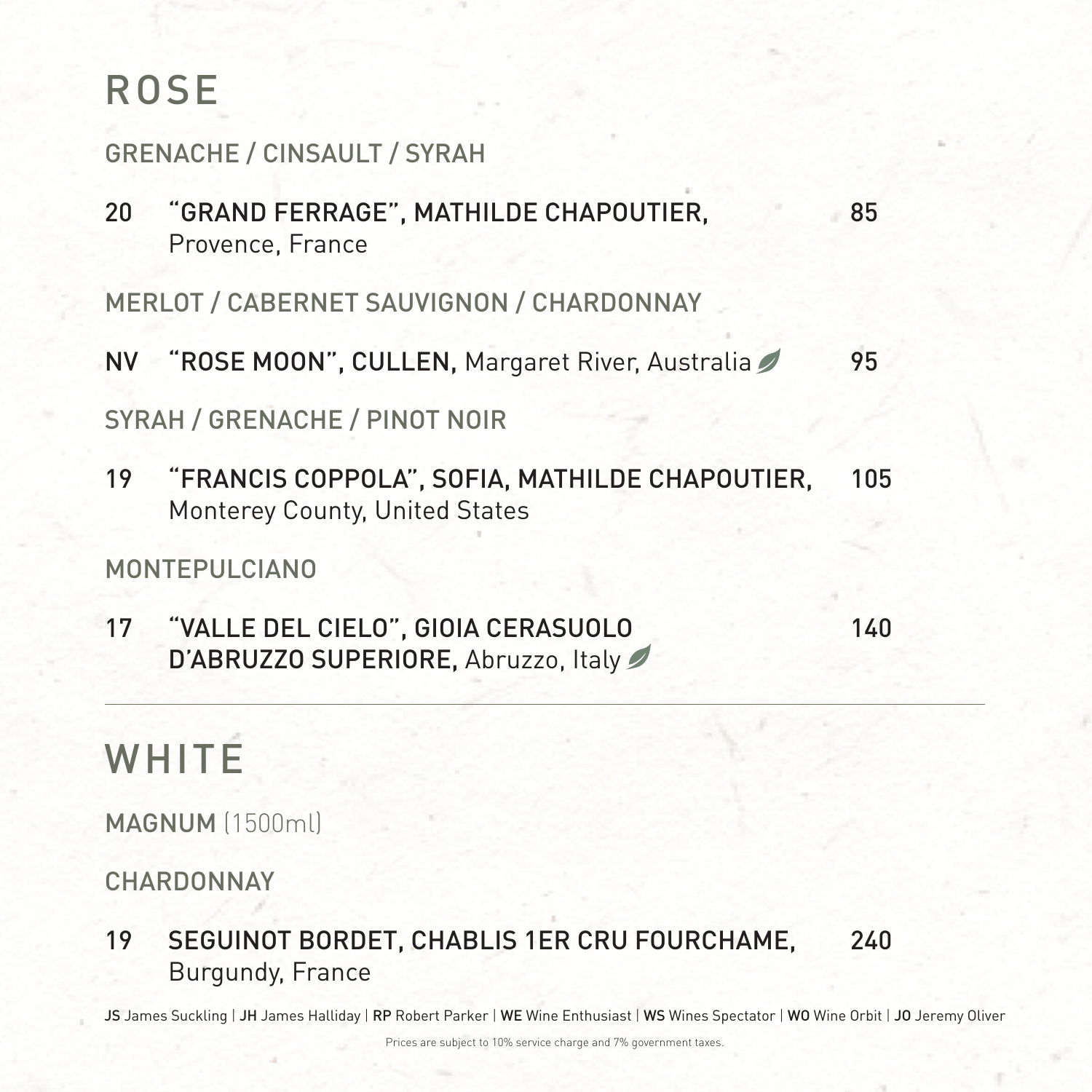## WHITE

### ALIGOTE

### 16 DOMAINE PONSOT, MOREY ST DENIS, 390 RP92 1ER CRU CLOS DES MONTS LUISANTS TRES, VIELLES VIGNES, Burgundy, France

- 18 INSPIRED COMPANY, South-Eastern, Australia 75
- 18 "NUTCRACKER", WALNUT BLOCK, 85 Marlborough, New Zealand

### CHARDONNAY

- 19 "LEG", MOBBILE, Tasmania, Australia 95
- 18 "FOURCHAME", 1ER CRU, LOUIS JADOT, 170 WE94 Burgundy, France
- 17 CHATEAU DE POMMARD, MEURSAULT, Burgundy, France 240

CHENIN BLANC

20 "LE COTE MILL", FRANSCHHOEK CELLAR, 80 Western Cape, South Africa

GEWURZTRAMINER

19 DOMAINE ALBERT MANN, Alsace, France 105

### JS James Suckling | JH James Halliday | RP Robert Parker | WE Wine Enthusiast | WS Wines Spectator | WO Wine Orbit | JO Jeremy Oliver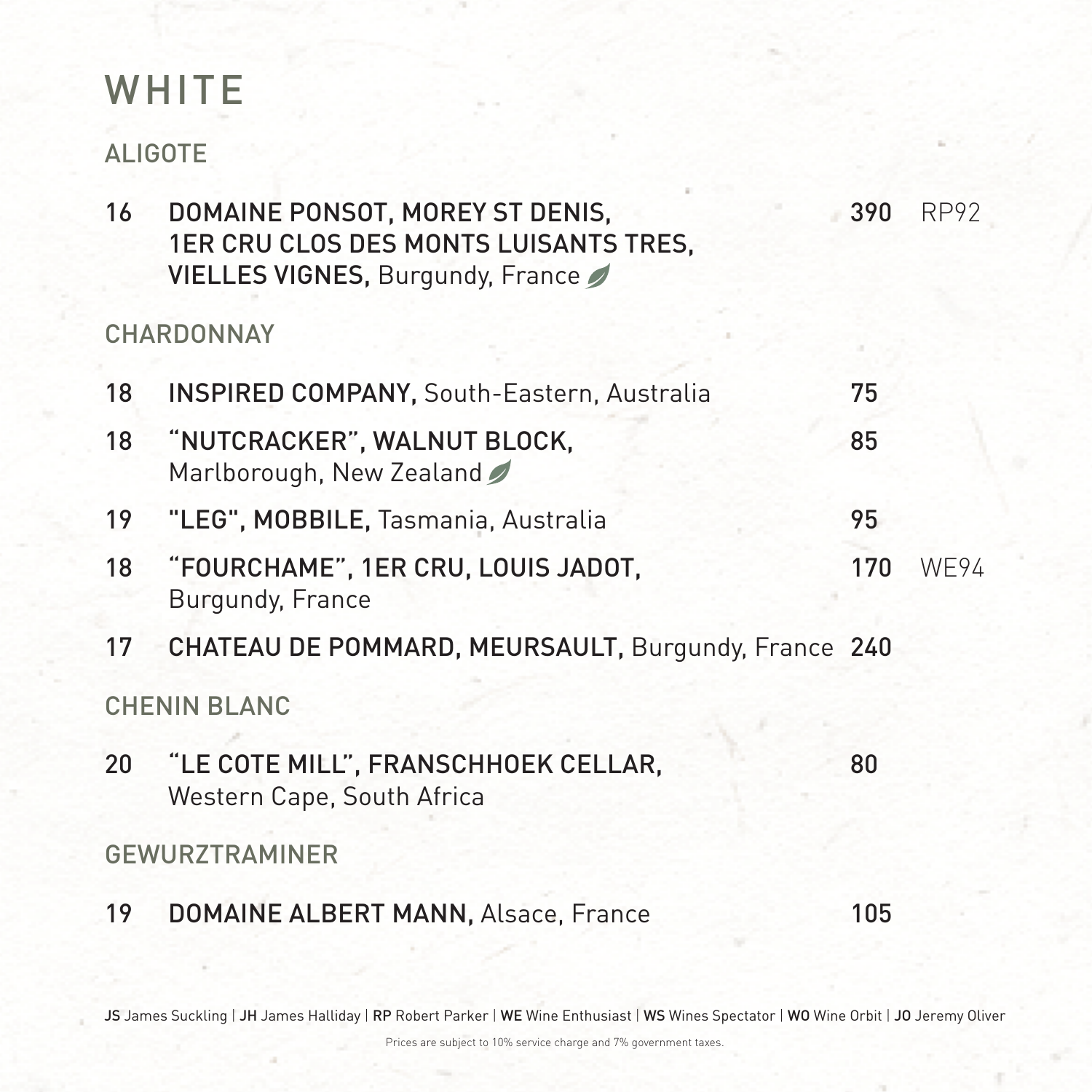# WHITE

GRENACHE

18 REICHSRAT VON BUHL, TROCKEN, WEISSBURGUNDER, 80 Pfalz, Germany

17 CHATEAU DES TOURS, COTES DU RHONE, 240 Southern Rhone, France

- 17 "BEURROT", KOOYONG, Mornington Peninsula, Australia 95 JH94 RIESLING
- 19 DOMAINE ALBERT MANN, Alsace, France 20 90
- 18 "GRAACH HIMMELREICH", JOH.JOS.PRUM, SPATLESE, 170 JS95 Mosel, Germany
- 18 "SCHLOSSBERG", DOMAINE ALBERT MANN, 230 WE96 GRAND CRU, Alsace, France

PINOT BLANC

PINOT GRIS

- 18 GRAND BATEAU, Bordeaux, France 80
- 20 "COLLECTABLES", WALNUT BLOCK, 85 Marlborough, New Zealand

#### JS James Suckling | JH James Halliday | RP Robert Parker | WE Wine Enthusiast | WS Wines Spectator | WO Wine Orbit | JO Jeremy Oliver

SAUVIGNON BLANC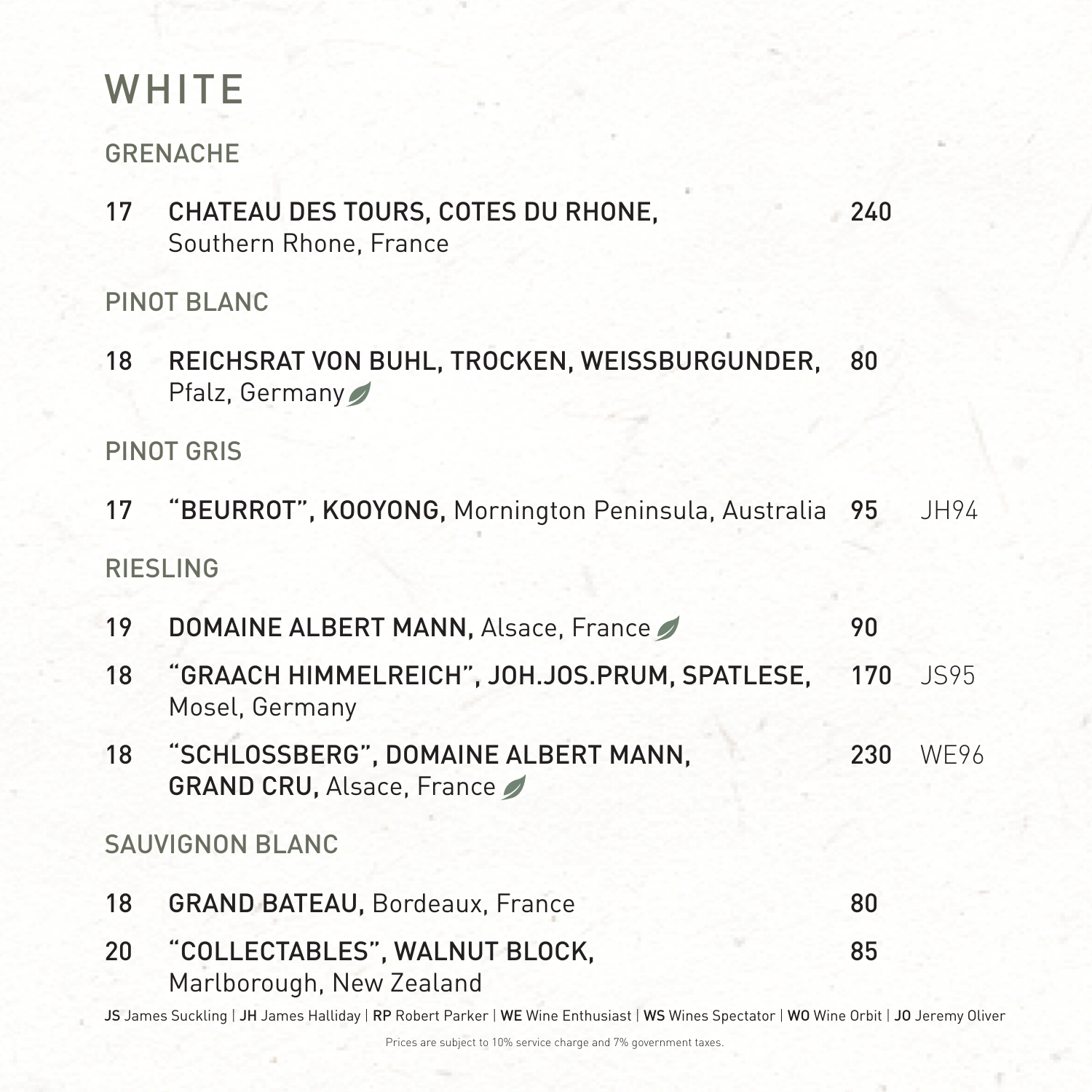## WHITE

SAUVIGNON BLANC

- 19 "WHITE SMOKE", MOBBILE, Tasmania, Australia 95
- 19 "VALE ESLA", MOSS WOOD, Margaret River, Australia 105 JH95
- 18 "BLANK STARE", ORIN SWIFT, 140 RP91 Russian River, Sonoma County, California, United States
- 16 "TE KOKO" CLOUDY BAY, Marlborough, New Zealand 2 160 WS93 SEMILLON
- 17 "LOAN VINEYARD", DAVID FRANZ, 95 Barossa Valley, Australia
- 20 MOSS WOOD, Margaret River, Australia 110 JH96

19 "PREDICADOR BLANCO", BODEGA CONTADOR, 120 RP92 Rioja, Spain

### JS James Suckling | JH James Halliday | RP Robert Parker | WE Wine Enthusiast | WS Wines Spectator | WO Wine Orbit | JO Jeremy Oliver

### VERDEJO

19 "BODEGAS BERONIA", RUEDA, D.O, 85 JS92 Castilla y Leon, Spain

VIURA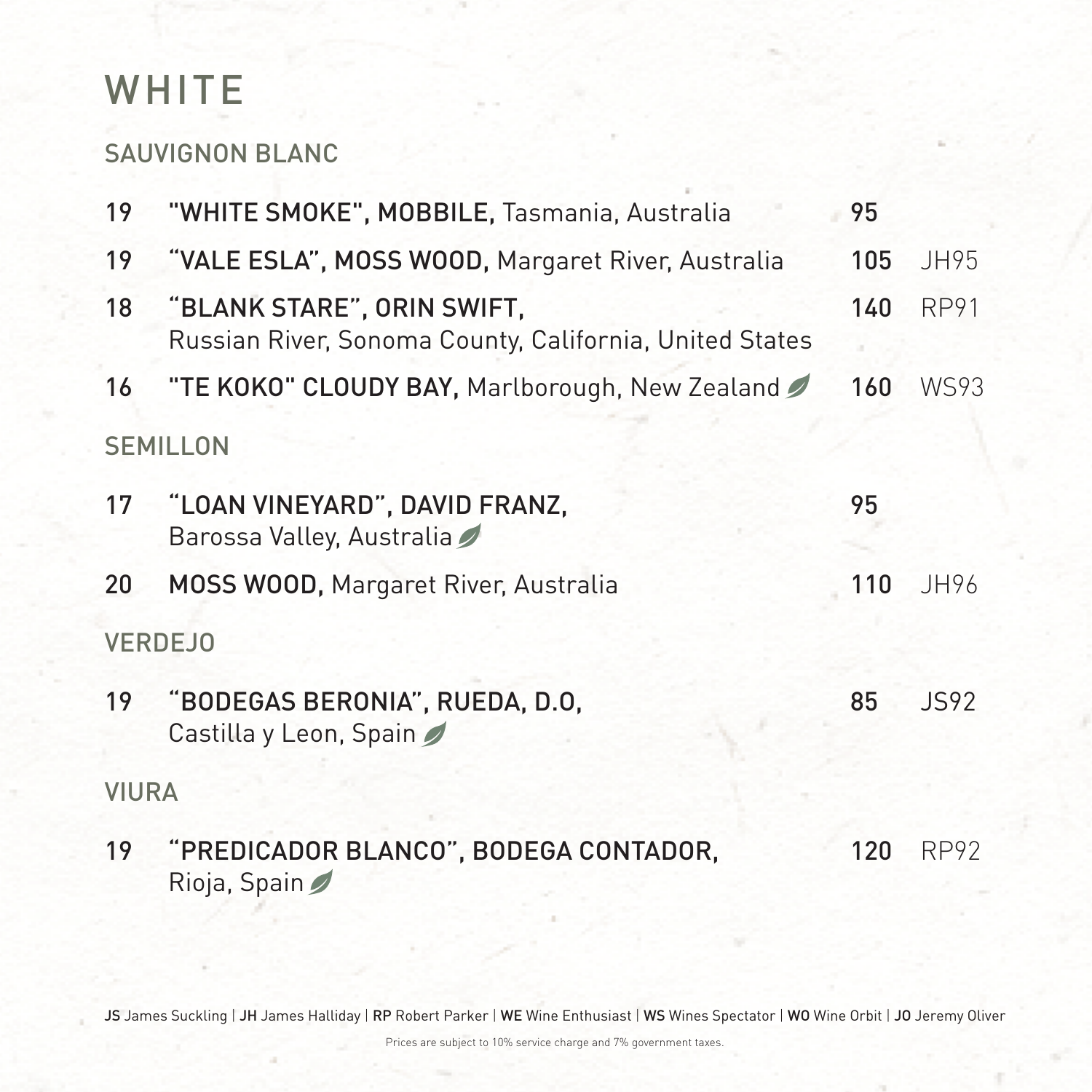## ORANGE

SAUVIGNON BLANC / SEMILLON

17 "AMBER", CULLEN, SAUVIGNON BLANC / SEMILLON, 90 RP91 Margaret River, Australia

RED

MAGNUM (1500ml)

CABERNET SAUVIGNON / MERLOT / MALBEC

97 "CHRISTIAN MOUEIX" DOMINUS ESTATE, 1100 RP94 Napa Valley, United States

15 "VINO NOBILE DI MONTELPULCIANO", AVIGNONESI, 260 WE91 Tuscany, Italy

18 "AMY'S", MOSS WOOD, Margaret River, Australia 210 JH96

CABERNET SAUVIGNON / MERLOT / CABERNET FRANC

SANGIOVESE

SHIRAZ

17 "LES MEYSONNIERS", M. CHAPOUTIER, 230 RP92 CROZES HERMITAGE, Northern Rhone, France

### JS James Suckling | JH James Halliday | RP Robert Parker | WE Wine Enthusiast | WS Wines Spectator | WO Wine Orbit | JO Jeremy Oliver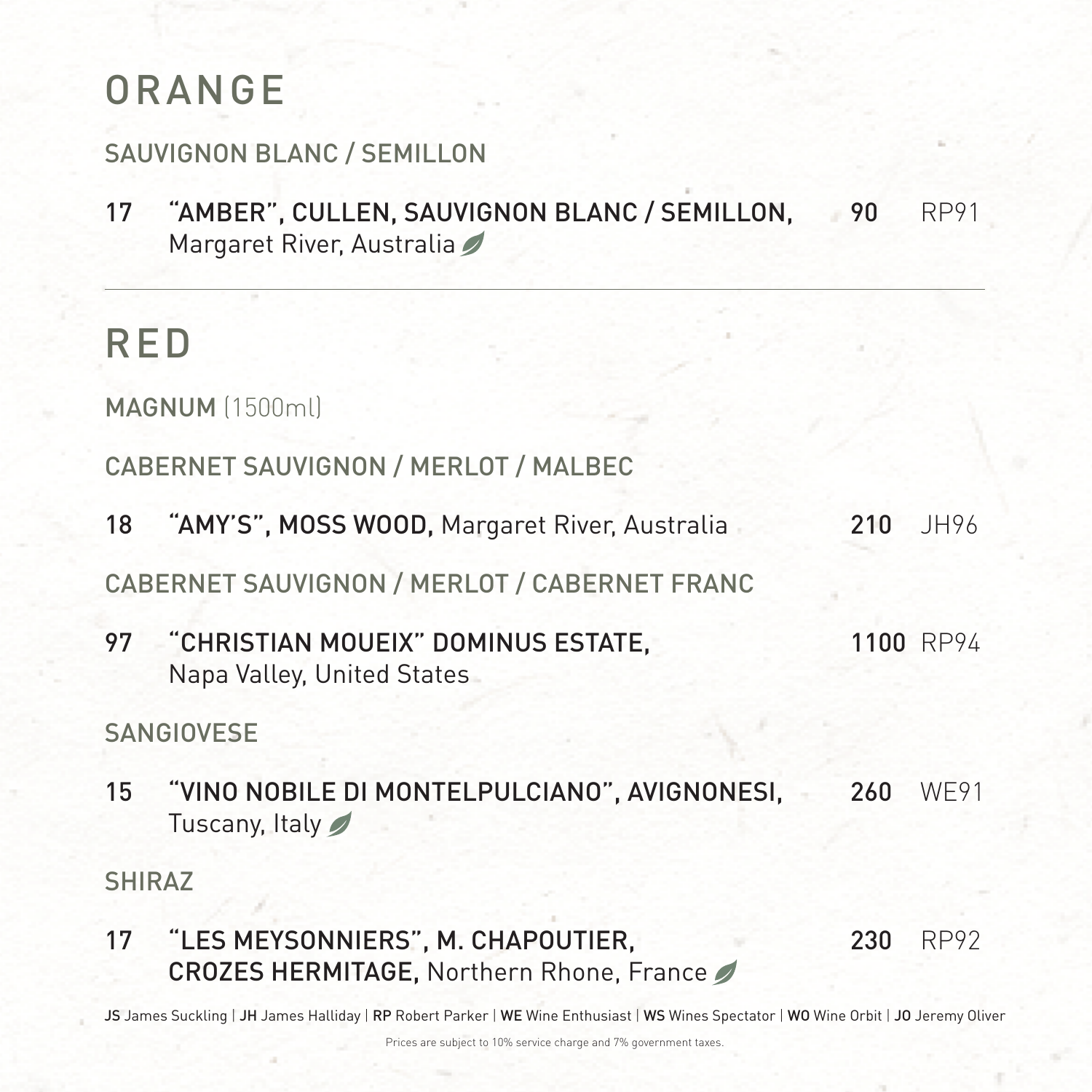## HALF BOTTLES (375ML)

REDS

SANGIOVESE

18 CASTELLARE DI CASTELLINA, 60 JS91 CHIANTI CLASSICO, DOCG, Tuscany, Italy

19 LES BOUQUINISTES, CABERNET BLENDS 260 JS93 18 CABERNET SAUVIGNON 340 RP93 19 LIGHTNING BOLT, CABERNET SAUVIGNON 450 JS96 AMUSE BOUCHE – NAPA VALLEY, USA 19 RICHARD G PATERSON, PINOT NOIR 260 JS94 19 VIN PERDU, CABERNET BLENDS 380 RP96 19 LEROY NEIMAN CABERNET BLENDS (LIMITED EDITION) 520 JS95 18 AMUSE BOUCHE, MERLOT CABERNET FRANC 720 RP98

### JS James Suckling | JH James Halliday | RP Robert Parker | WE Wine Enthusiast | WS Wines Spectator | WO Wine Orbit | JO Jeremy Oliver

# RED – (LIMITED ALLOCATION)

COUP DE FOUDRE – NAPA VALLEY, USA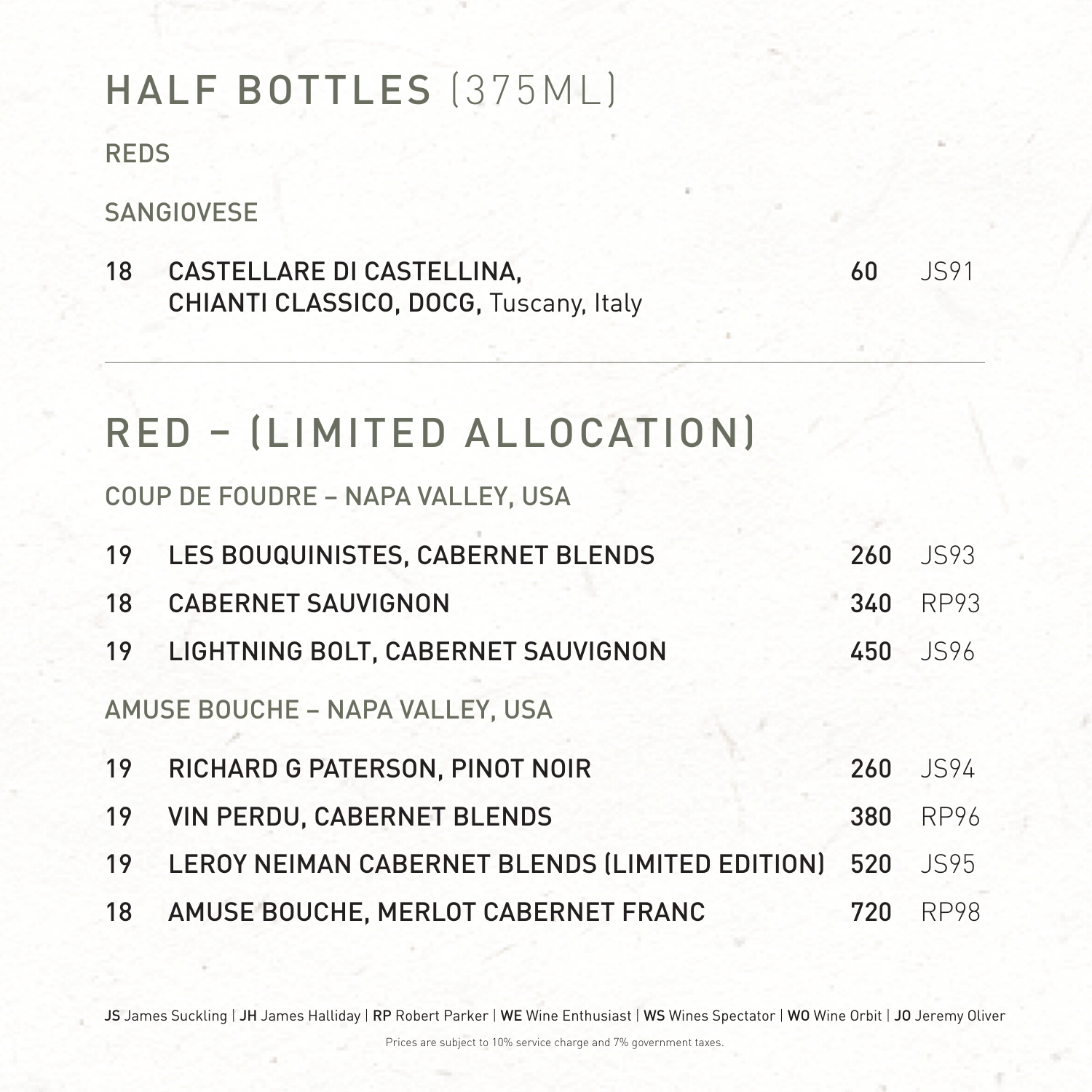## BORDEAUX FINE WINES

CABERNET BLENDS

CHATEAU PONTET CANET, 1888 Pauillac – 6 Bottles (90, 94, 95, 96, 98, 99)

- 17 LE-HAUT MEDOC BY BEYCHEVELLE, Bordeaux 120
- 14 CHATEAU PIBRAN, Pauillac 170 RP92
- 16 CHATEAU SOCIANDO MALLET, Haut Medoc 220 RP94
- 14 CHATEAU LA LAGUNE, Haut Medoc 240 RP92
- 16 CLOS DU MARQUIS, Saint Julien 240 RP94

| 08 | CHATEAU HAUT-BERGEY, Pessac Leognan     | 260 | <b>RP94</b> |
|----|-----------------------------------------|-----|-------------|
|    | 10 CHATEAU GLORIA, Saint Julien         | 310 | RP93        |
| 08 | CHATEAU LEOVILLE BARTON, Saint Julien   | 370 | RP92        |
| 08 | CHATEAU LEOVILLE POYFERRE, Saint Julien | 380 | RP94        |
| 09 | CHATEAU GRAND PUY LACOSTE, Pauillac     | 390 | RP92        |
| 08 | CHATEAU PONTET CANET, Pauillac          | 420 | RP96        |
| 09 | CHATEAU DUHART MILON, Pauillac          | 440 | RP97        |
|    | 10 CHATEAU CLERC MILON, Pauillac        | 440 | RP94        |
|    |                                         |     |             |

### JS James Suckling | JH James Halliday | RP Robert Parker | WE Wine Enthusiast | WS Wines Spectator | WO Wine Orbit | JO Jeremy Oliver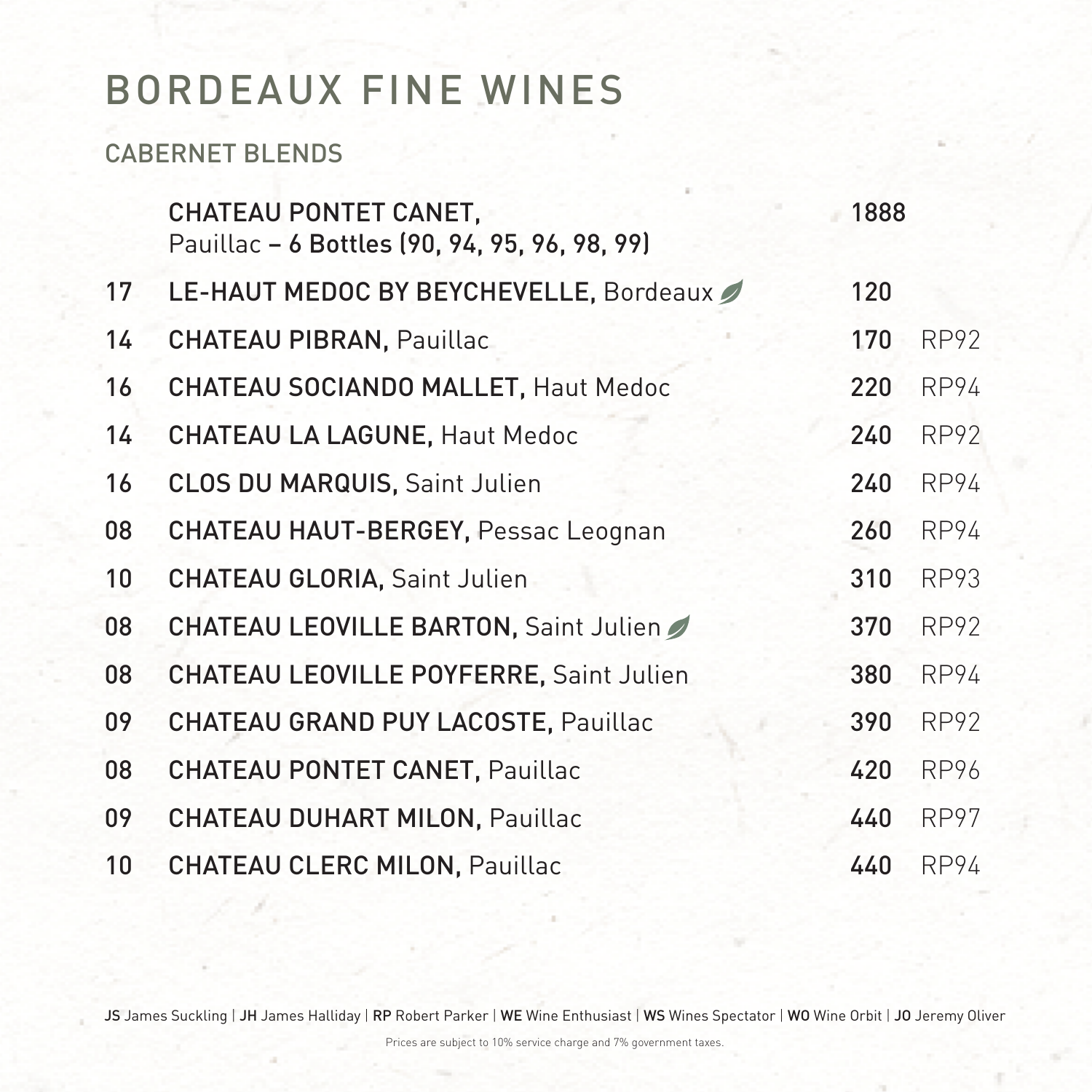## BORDEAUX FINE WINES

CABERNET BLENDS

- 09 CHATEAU CALON SEGUR, Saint Estephe 520 RP96 09 CHATEAU PICHON BARON, Pauillac 530 RP98 08 CHATEAU PALMER, Margaux 620 RP94 09 CHATEAU MONTROSE, Saint Estephe 720 RP100 09 CHATEAU COS D'ESTOURNEL, Saint Estephe 780 RP100 10 CHATEAU LA MISSION HAUT BRION, Pessac-Leognan 1500 RP100
	-
	- 18 CHATEAU MOUTON ROTHSCHILD, Pauillac 1700 RP97
	- 10 CHATEAU MARGAUX, Margaux 1800 RP98
- 00 CHATEAU HAUT BRION, Pessac-Leognan 2000 RP99
- 10 CHATEAU LAFITE ROTHSCHILD, Pauillac 2300 RP100
- 09 CHATEAU LATOUR, Pauillac 3000 RP100

### JS James Suckling | JH James Halliday | RP Robert Parker | WE Wine Enthusiast | WS Wines Spectator | WO Wine Orbit | JO Jeremy Oliver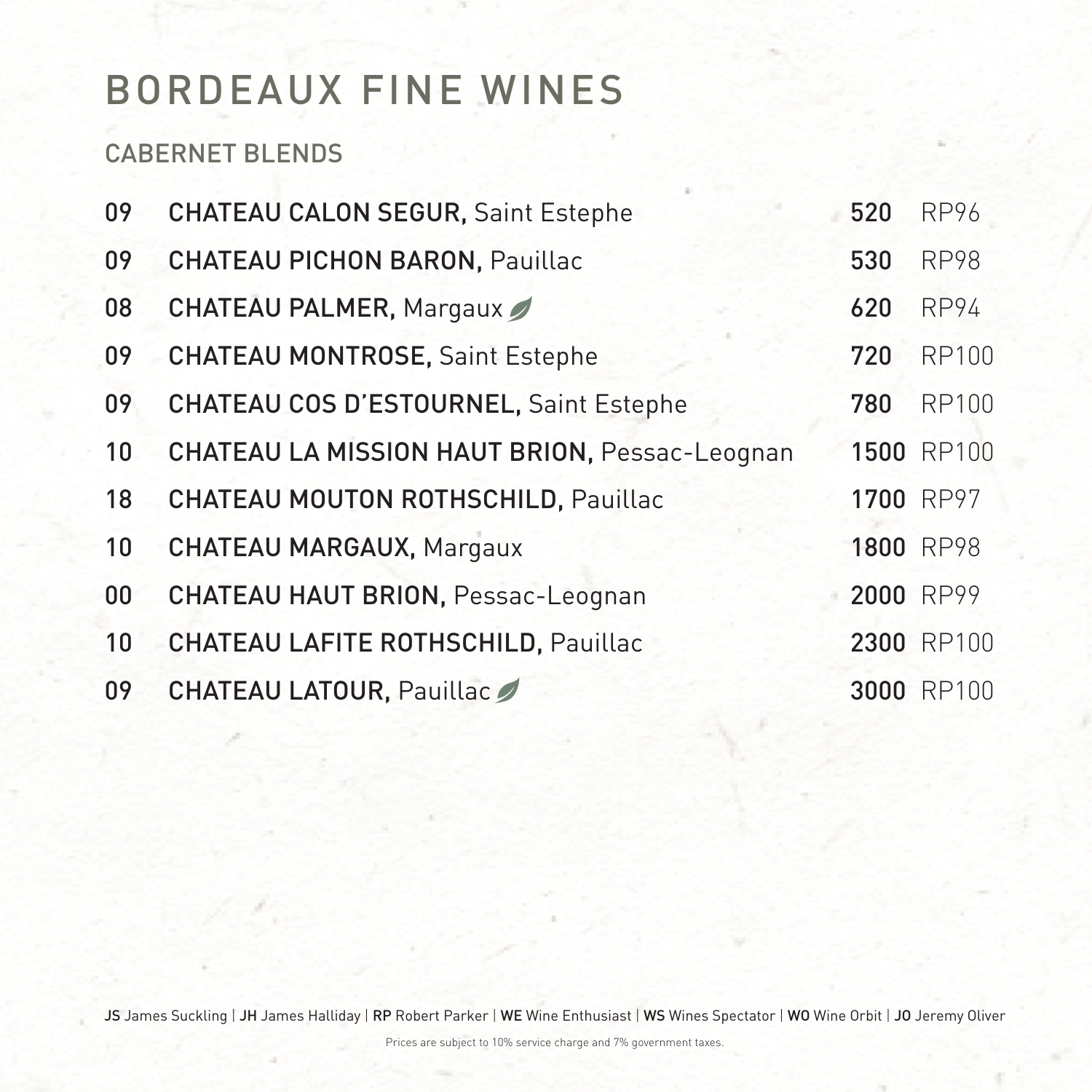Prices are subject to 10% service charge and 7% government taxes.

## BORDEAUX FINE WINES

MERLOT BLENDS

- 16 CHATEAU MAGNAN LA GAFFELIERE, Saint Emillion 120 JS94 15 CHATEAU LE FLEUR DE BOUARD, Lalande de Pomerol 150 RP92 15 CHATEAU QUINALT L'ENCLOS, Saint Emillion 180 RP94 14 L'HOSPITALET DE GAZIN, Pomerol 180 JS92 11 CLOS SAINT JULIEN, Saint Emillion 270 RP92 09 CHATEAU LAFORGE, Saint Emillion 350 RP96 CHATEAU CANON, Saint Emillion 370 RP93 09 CHATEAU MONBOUSQUET, Saint Emillion 390 RP94 12 CHATEAU LE FLEUR DE PETRUS, Pomerol 580 RP96 15 CHATEAU BELAIR MONANGE, Saint Emillion 820 JS100 09 CHATEAU BEAUSEJOUR DUFFAU, Saint Emillion 880 RP100 09 CHATEAU PAVIE, Saint Emillion 950 RP100 05 CHATEAU ANGELUS, Saint Emillion 1300 RP100 09 CHATEAU CHEVAL BLANC, Saint Emillion 2200 RP100 09 CHATEAU PETRUS, Pomerol 8800 RP100
- 

### JS James Suckling | JH James Halliday | RP Robert Parker | WE Wine Enthusiast | WS Wines Spectator | WO Wine Orbit | JO Jeremy Oliver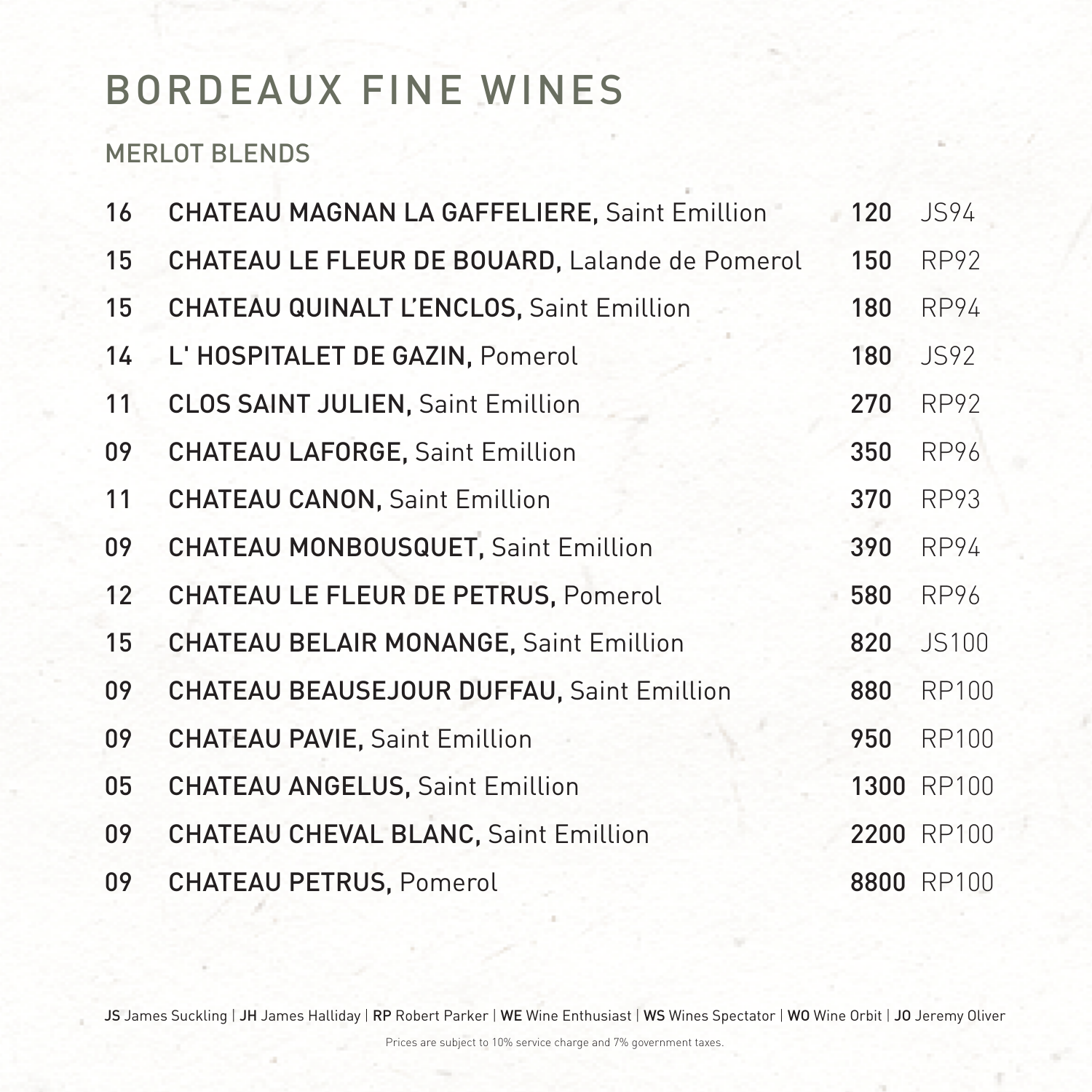### BARBERA

- 18 FRATELLI ALESSANDRIA, Piedmont, Italy 95 CABERNET BLENDS
- 19 "EDGING", MOBBILE, Tasmania, Australia 95
- 19 "THE PRISONER", THE PRISONER WINE COMPANY, 170 Napa Valley, United States
- 18 "PAPILLON", ORIN SWIFT, Napa Valley, United States 250 RP94
- 12 "NAPANOOK", DOMINUS ESTATE, 300 JS95 Napa Valley, United States
- 14 AO YUN, Yunnan, China 7 680 580 594 12 "CHRISTIAN MOUEIX", DOMINUS ESTATE, 720 RP98 Napa Valley, United States 17 OPUS ONE, Oakville, Napa Valley, United States 880 RP95 15 OPUS ONE, Oakville, Napa Valley, United States 980 RP97 05 OPUS ONE, Oakville, Napa Valley, United States 1300 RP95

### JS James Suckling | JH James Halliday | RP Robert Parker | WE Wine Enthusiast | WS Wines Spectator | WO Wine Orbit | JO Jeremy Oliver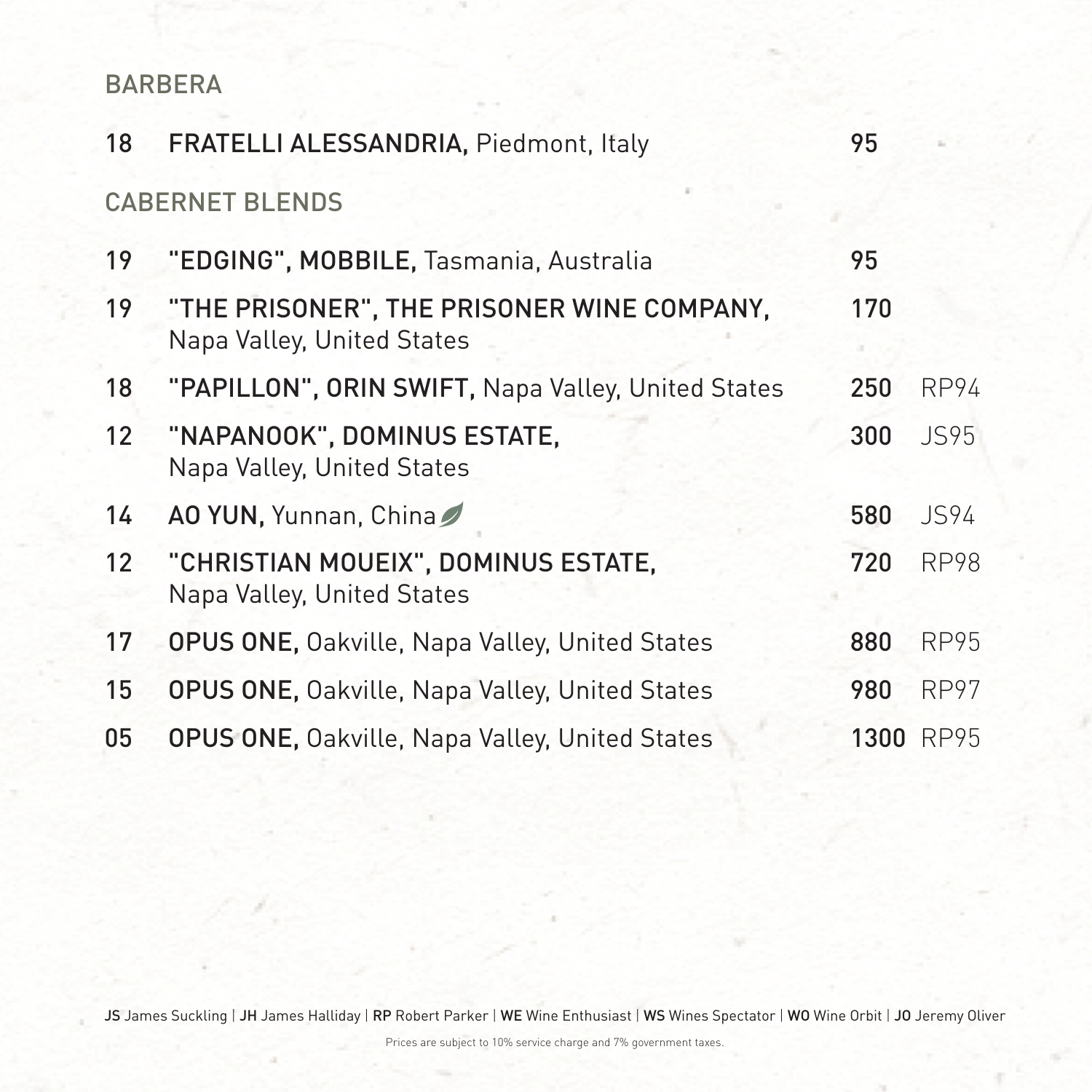### CABERNET MERLOT

- 16 "GIRT BY SEA", VOYAGER ESTATE, 85 9892 Margaret River, Australia
- 17 PIERRO "RESERVE", Margaret River, Australia 180 JH96
- 15 "DIANA MADELINE", CULLEN, Margaret River, Australia / 320 JH98

### CABERNET SAUVIGNON

- 18 "COVENANT", CROYDON VINEYARDS, 95 WS90 Western Cape, South Africa
- 19 "BRUCE", MOBBILE, Tasmania, Australia 95
- 13 BROTHERS IN ARMS, Langhorne Greek, Australia 150 JH95 16 "V9 OLD BLOCK", VOYAGER ESTATE, 150 JH95 Margaret River, Australia 17 "RIFLE RANGE", ROCKFORD, Barossa Valley, Australia 180 JH93 18 MOSS WOOD, Margaret River, Australia 240 WO100 16 JOSEPH PHELPS, Napa Valley, United States 290 RP93 18 'ONE POINT FIVE', SHAFER, STAGS LEAP DISTRICT, 300 WE97 Napa Valley, United States

### JS James Suckling | JH James Halliday | RP Robert Parker | WE Wine Enthusiast | WS Wines Spectator | WO Wine Orbit | JO Jeremy Oliver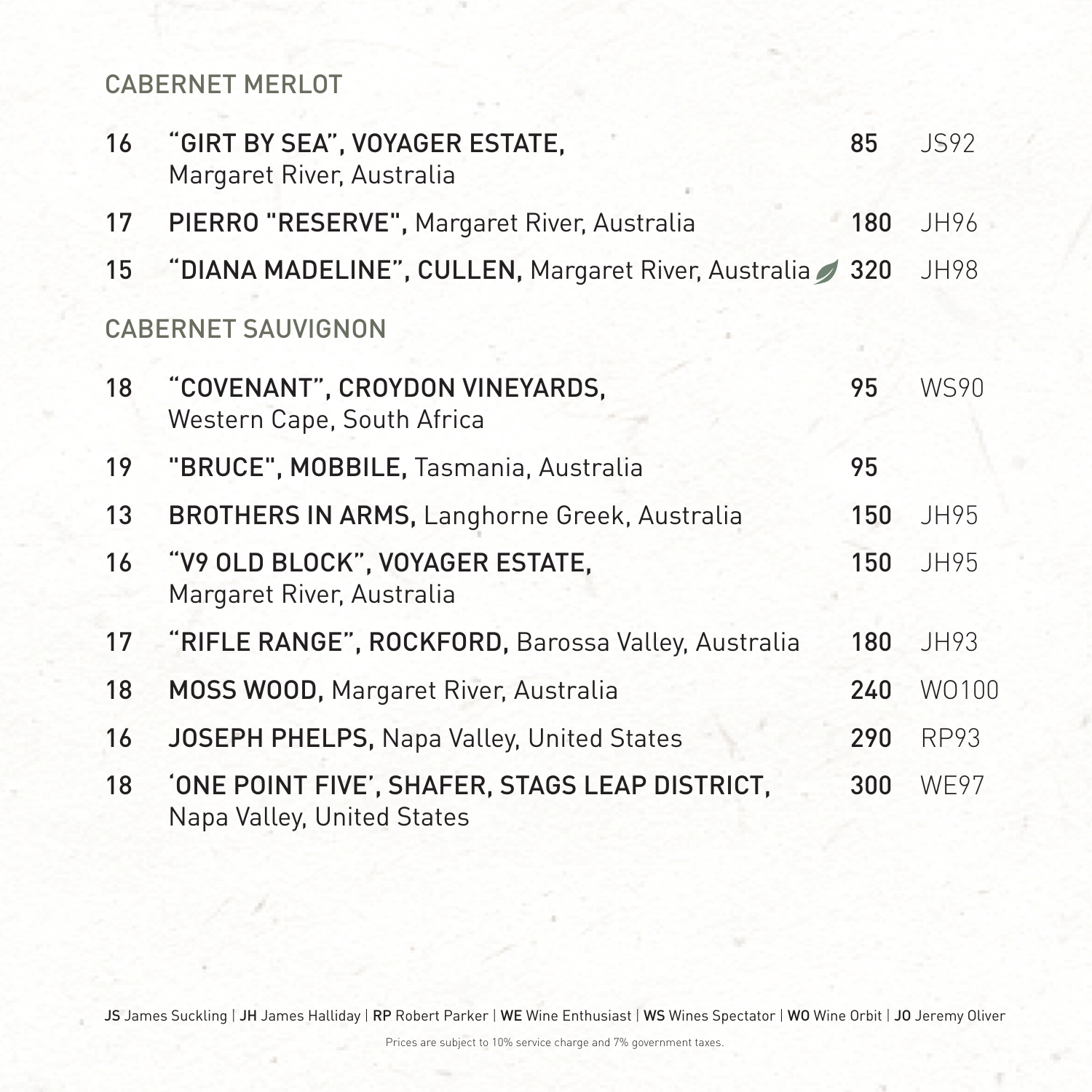### CABERNET SAUVIGNON

17 "DERANGE", THE PRISONER WINE COMPANY, 340 Napa Valley, United States

- 18 "MERCURY HEAD", ORIN SWIFT, 360 RP96 Napa Valley, United States
- 16 "FLOWER DAY VANYA", CULLEN, 620 JH99 Margaret River, Australia

- 16 "PASOS DE SAN MARTIN", ARTAZU, Navarra, Spain 2 140 JS95
- 19 "ABSTRACT", ORIN SWIFT, Napa Valley, United States 160 RP91

CORVINA / RONDINELLA / MOLINARA

16 MONTECAMPO, AMARONE DELLA VALPOLICELLA, 230 DOCG, Veneto, Italy

### GRENACHE

GRENACHE / SYRAH / MOUVERDE

- 19 DOMAINE CAZES, COTES DU ROUSILLON VILLAGES, 120 WA91 Provence, France
- 17 "LA BERNADINE", CHTEAUNEUF-DU-PAPE, 170 RP91 M. CHAPOUTIER, Southern Rhone, France

### JS James Suckling | JH James Halliday | RP Robert Parker | WE Wine Enthusiast | WS Wines Spectator | WO Wine Orbit | JO Jeremy Oliver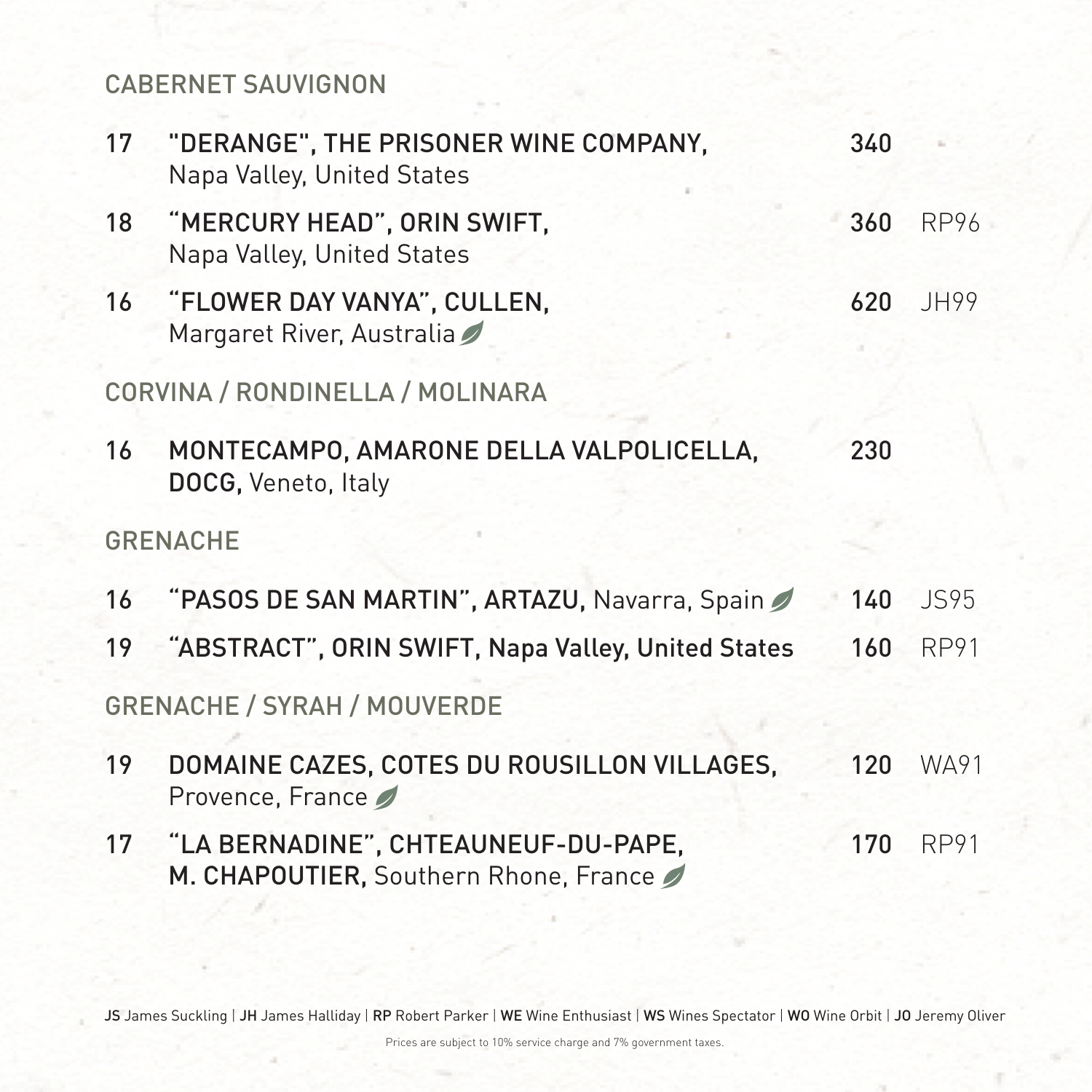### MATARO

18 "WAXING LYRICAL", DAVID FRANZ, 105 UNFILTERED, Barossa Valley, Australia 13 "EL SEQUE", ARTADI, Alicante, Spain 150 WE91

### MALBEC BLENDS

- 19 TERRAZAS RESERVA, Mendoza, Argentina 85
- 11 "QUIMERA", ACHAVAL FERRER, Mendoza, Argentina 140 WS92

### MERLOT & BLENDS

- 16 GRAND BATEAU, Bordeaux, France 80
- 18 "3055", JEON LEON, Penedes, Spain 90
- 17 "RIBBON VALE", MOSS WOOD, Margaret River, Australia 130 JH94
- 19 "MANGAN EAST BLOCK", CULLEN, 140 JH96 Margaret River, Australia

### JS James Suckling | JH James Halliday | RP Robert Parker | WE Wine Enthusiast | WS Wines Spectator | WO Wine Orbit | JO Jeremy Oliver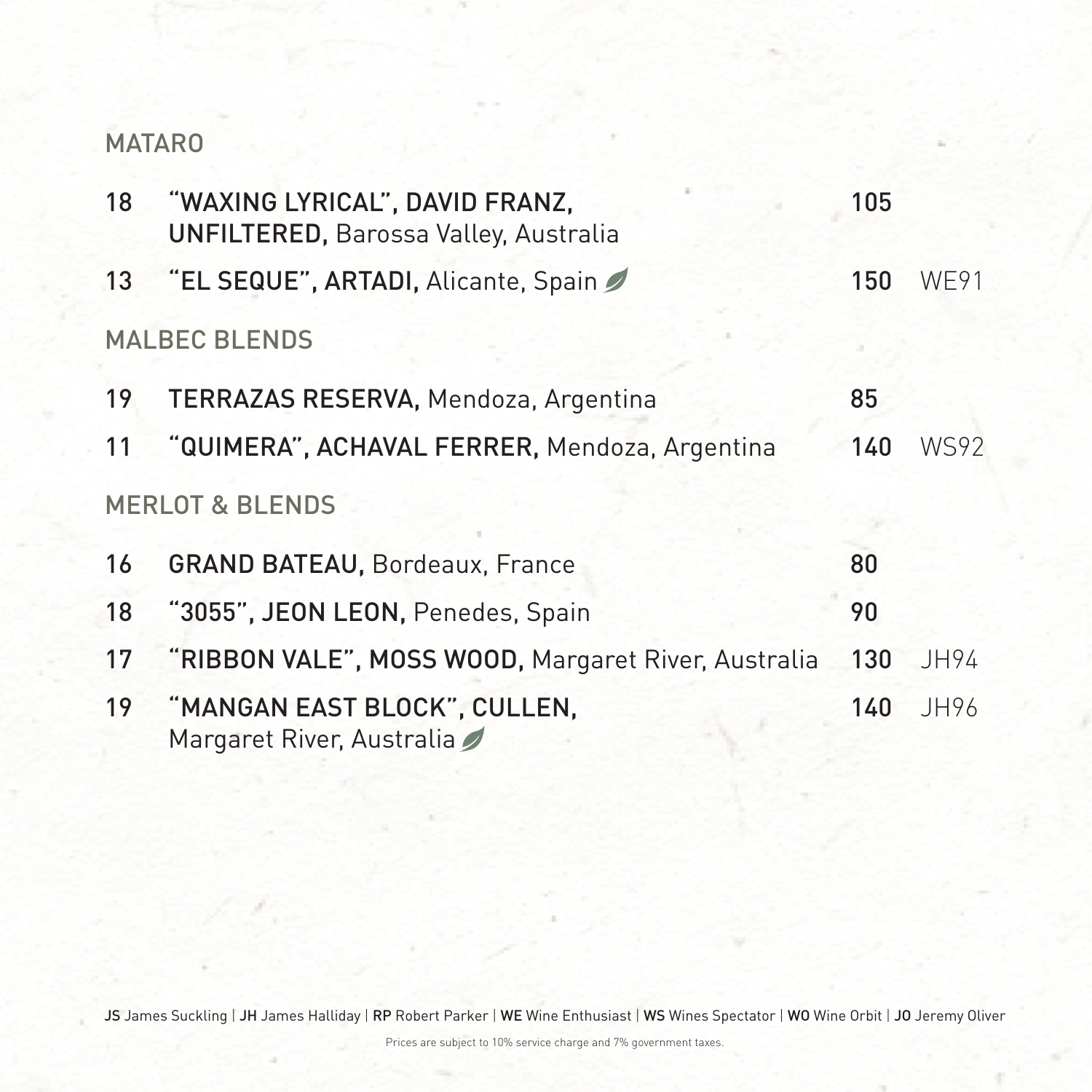### NEBBIOLO

- 18 ROBERTO VOERZIO, NEBBIOLO DI SAN FRANCESCO, 140 JS93 Piedmont, Italy
- 16 FRATELLI ALESSANDRIA, BAROLO, DOCG, 220 RP96 Piedmont, Italy

10 "PEZZO MORGANA", MASSERIA LI VELI, 140 RP90 RESERVA, DOC, Salice Salentino, Italy

NEGROAMARO

## 10 "MLV", MASSERIA LI VELI, IGT, Salice Salentino, Italy 150 JS92 PRIMITIVO

### 12 "MONTECOCO", MASSERIA LI VELI, IGT, 130 WS90 Salice Salentino, Italy

### JS James Suckling | JH James Halliday | RP Robert Parker | WE Wine Enthusiast | WS Wines Spectator | WO Wine Orbit | JO Jeremy Oliver

NEGROAMARO / CABERNET SAUVIGNON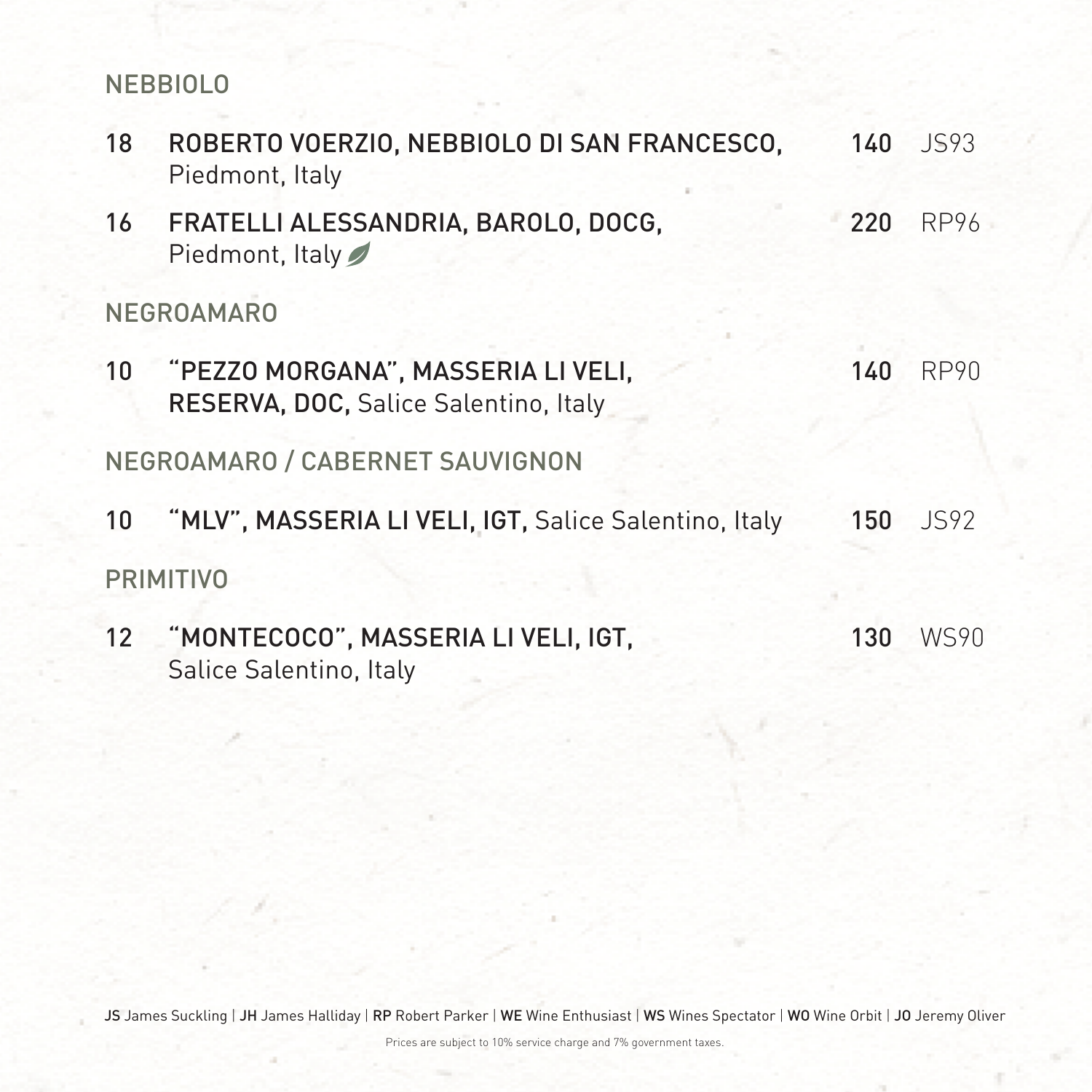PETIT SIRAH / SYRAH / GRENACHE

18 "MACHETE", ORIN SWIFT, Napa Valley, United States 190 RP93 PINOT NOIR

- 15 REICHSRAT VON BUHL, TROCKEN, Pfalz, Germany 65
- 19 "COLLECTABLES", WALNUT BLOCK, 95 Marlborough, New Zealand
- 19 "INTERO", MOBBILE, Tasmania, Australia 95
- 17 "FAMMILIE CASABELLO-BAUM", 160 CHATEAU DE POMMARD, Pommard, Burgundy, France 17 "SLANDER", ORIN SWIFT, Napa Valley, United States 190 RP91 17 "TE WAHI", CLOUDY BAY, Central Otago, New Zealand 220 JS93 18 "ETERNALLY SILENCED", THE PRISONER 220 WINE COMPANY, California, United States 16 "CRISTINA", MARIMAR ESTATE, 230 UNFILTERED, DON MIGUEL VINEYARD, Russian River Valley, United Stated 16 "LES PLANCHOTS", DOMAINE GUYON, 230 RP91 SAVIGNY-LES-BEAUNE, Burgundy, France

### JS James Suckling | JH James Halliday | RP Robert Parker | WE Wine Enthusiast | WS Wines Spectator | WO Wine Orbit | JO Jeremy Oliver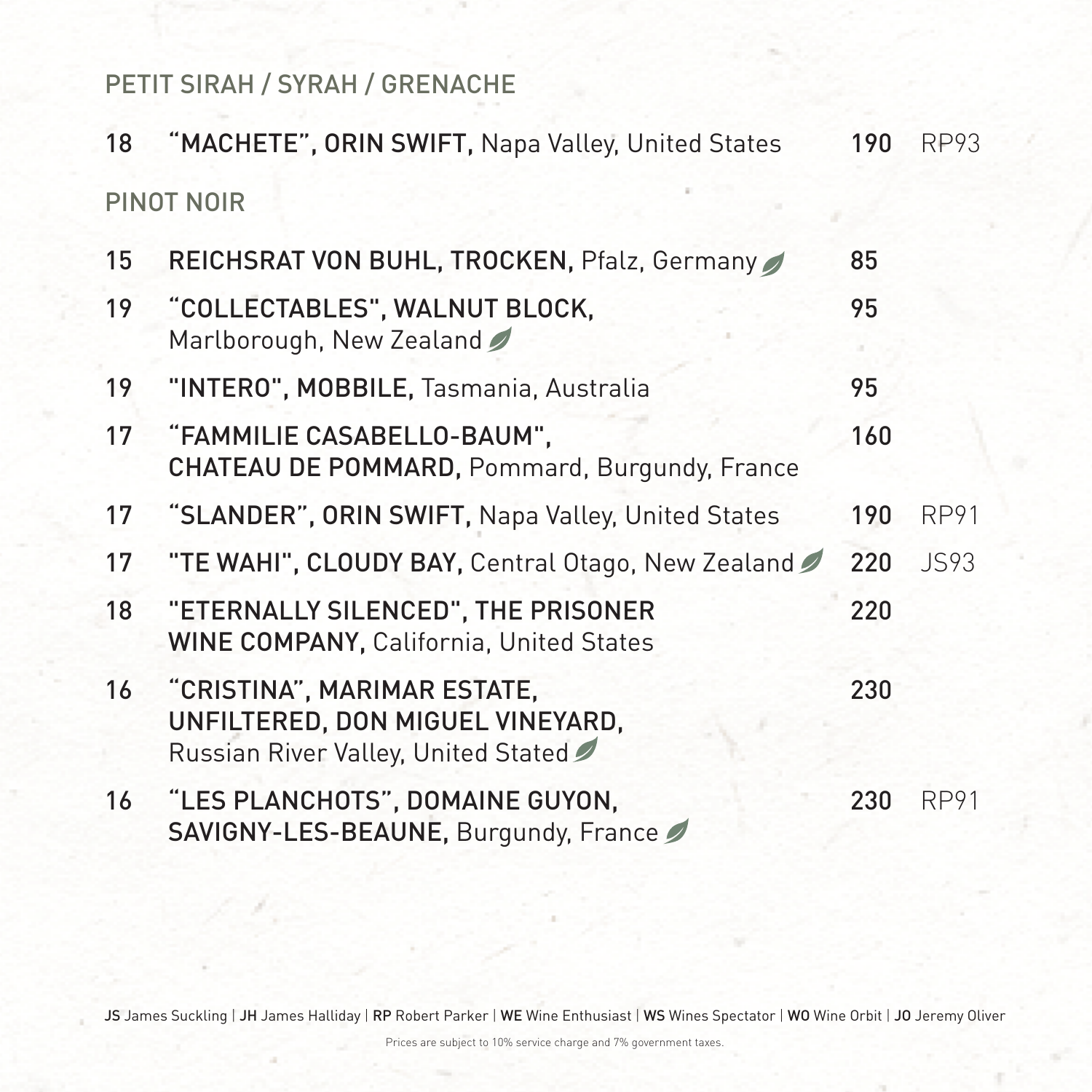### PINOT NOIR

- 19 ALBERT MANN, GRAND H, Alsace, France 280 18 "1ER CRU CLOS DES FORETS", 340 RP95 DOMAINE DE L'AROT, NUITS-SAINTS-GEORGE, Cote de Nuits, Burgundy, France
- 17 "1ER CRU CLOS DES EPENEAUX", COMTE ARMAND, 460 RP94 POMMARD, Cote de Nuits, Burgundy, France
- 11 "CHARMES CHAMBERTIN", GRAND CRU, 480 WE94 MAISON ROCHE DE BELLENE, Gevrey-Chambertin, Cote de Nuits, Burgundy, France
- 08 "1ER CRU LA CROIX RAMEAU", VOSNE ROMANEE, 520 DOMAINE JACQUES CACHEUX Cote de Nuits, Burgundy, France

PINOTAGE

- 18 FRANCHHOEK CELLAR, Western Cape, South Africa 80 SANGIOVESE
- 15 AVIGNONESI TOSCANA ROSSO, Tuscany, Italy 15
- 16 "VINO NOBILE DI MONTEPULCIANO", AVIGNONESI, 140 WE93 Tuscany, Italy
- 16 SASSETTI LIVIO PERTIMALI, 340 35100 BRUNELLO DI MONTALCINO, Tuscany, Italy

### JS James Suckling | JH James Halliday | RP Robert Parker | WE Wine Enthusiast | WS Wines Spectator | WO Wine Orbit | JO Jeremy Oliver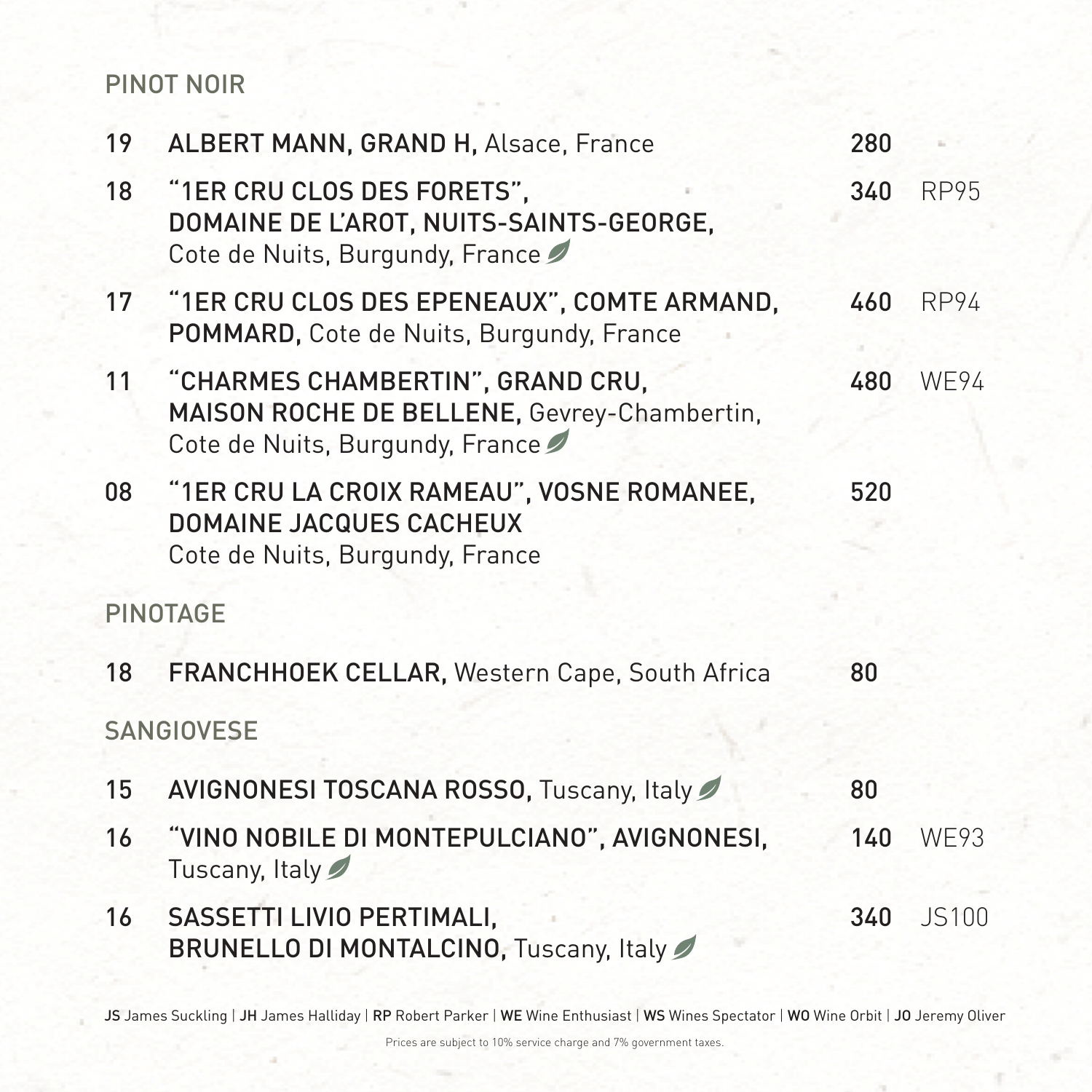### SHIRAZ

- 18 VOYAGER ESTATE, Margaret River, Australia 90 JH96
- 18 "COVENANT", CROYDON VINEYARD, 95 Western Cape, South Africa
- 18 "LES MEYSONNIERS", CROZES HERMITAGE, 120 RP90 M. CHAPOUTIER, Northern Rhone, France
- 10 "THALABERT", CROZES HERMITAGE, PAUL JABOULET, 170 RP93 Northern Rhone, France
- 14 "COLD SWEAT", FIRST DROP, 210 JH95 MOCULTA SINGLE VINEYARD, Eden Valley, Australia
- 15 "BASKET PRESS", ROCKFORD, Barossa Valley, Australia 240 JH97
- 18 "LES BECASES, M. CHAPOUTIER, COTE-ROTIE, 270 RP90 Northern Rhone, France
- 09 "BENJAMIN'S PROMISE", DAVID FRANZ, 270 Barossa Valley, Australia

SHIRAZ / CABERNET SAUVIGNON

- 18 INSPIRED COMPANY, South-Eastern, Australia 75
- 17 "ENCHANCED PATH", MOLLYDOOKER, 220 Barossa Valley, Australia

### JS James Suckling | JH James Halliday | RP Robert Parker | WE Wine Enthusiast | WS Wines Spectator | WO Wine Orbit | JO Jeremy Oliver